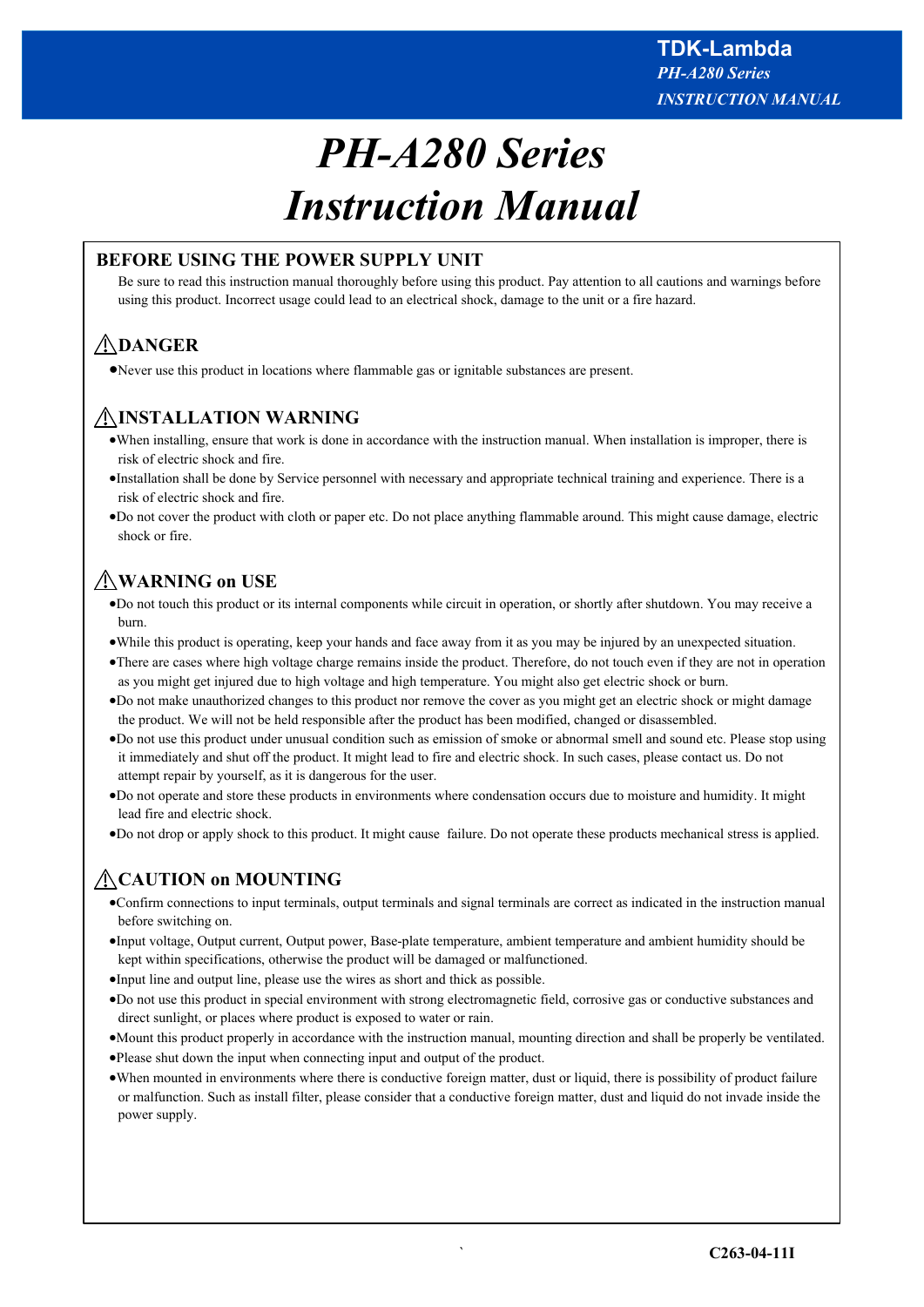# **CAUTION on USE**

- Product individual notes are shown in the instruction manual. If there is any difference with common notes, individual notes shall have priority.
- Before using this product, be sure to read the catalog and instruction manual. There is risk of electric shock or damage to the product or fire due to improper use.
- Input voltage, Output current, Output power, Base-plate temperature, ambient temperature and ambient humidity should be kept within specifications, otherwise the product will be damaged or malfunctioned, or cause electric shock or fire.
- For products without built-in protection circuit (element, fuse, etc.), insert fuse at the input to prevent smoke, fire during abnormal operation.
- For externally mounted fuse do not use other fuses aside from our specified and recommended fuse.
- As our product is standard industrial use product that was manufactured by purpose that is used to an general electronics equipment etc., it is not products that to designed for High Safety uses (Uses extremely high reliability and safety are required, if reliability and safety has not been secured, with significant dangerousness for directly life or body) is expected. Please consider a fail safe (systems that was provided with protection circuit protective devices or systems that redundant circuit was mounted so that was not unstable in single failure) design enough.
- When used in environments with strong electromagnetic field, there is possibility of product damage due to malfunction.
- When used in environment with corrosive gas (hydrogen sulfide, sulfur dioxide, etc.), there is possibility that they might penetrate the product and lead to failure.
- When used in environments where there is conductive foreign matter, dust or liquid, there is possibility of product failure or malfunction.
- Do not operate and store this product in an environment where condensation might occur. In such case, waterproof treatment is necessary.
- Provide countermeasure for prevention of lightning surge voltage as there is risk of damage due to abnormal voltage.
- Connect together the frame ground terminal of the product and the ground terminal of the equipment for safety and noise reduction. If these ground is not connected together, there is risk of electric shock.
- Take care not to apply external abnormal voltage to the output terminals and signal terminals. Especially, applying reverse voltage or overvoltage more than the rated voltage to the output might cause failure, electric shock or fire.
- Do not use this product in special environment with strong electromagnetic field, corrosive gas or conductive substances and direct sunlight, or places where product is exposed to water or rain.
- Never operate the product under overcurrent or short circuit condition. Insulation failure, or other damages may occur.
- On the occasion of obtain of Safety Standard, this power supply is not considered for connect between +Vin terminal and earth.
- The output of this product may, under fault conditions, exceed SELV voltage limits. Therefore the output must be protected in the end equipment to maintain SELV.
- The application circuits and their parameters are for reference only. Be sure to verify effectiveness of these circuits and their parameters before finalizing the circuit design. Moreover, we will not be responsible on application patent or utility model.

# **Note**

- Consider storage of the product at normal temperature and humidity avoiding direct exposure to sunlight at environment with minimal temperature and humidity changes. Storage of product at high temperature, high humidity and environments with severe changes in temperature and humidity might cause deterioration, and occurrence of condensation in the product.
- When disposing product, follow disposal laws of each municipality.
- The information in this document is subject to change without prior notice. Please refer to the latest version of the data sheet, etc., for the most up-to date specifications of the product.
- No part of this document may be copied or reproduced in any form without prior written consent TDK-Lambda.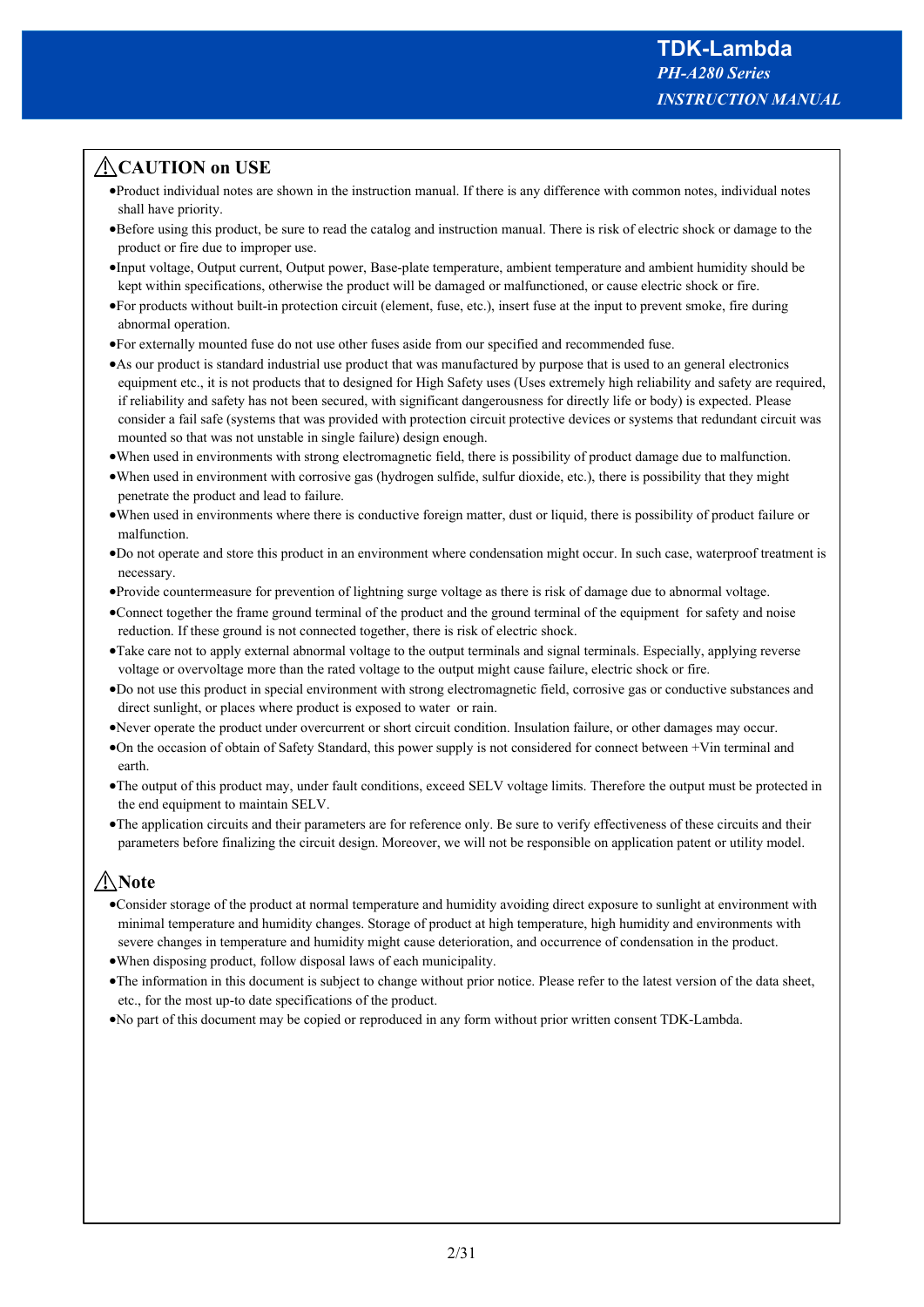**1. Model name identification method**



# **2. Products line up**

|           | Model Name    | <b>Output Power</b> | Output Voltage | Output Current |
|-----------|---------------|---------------------|----------------|----------------|
|           | PH50A280-5    | 50.0W               | 5V             | 10.0A          |
| PH50A280  | PH50A280-12   | 50.4W               | 12V            | 4.2A           |
|           | PH50A280-24   | 50.4W               | 24V            | 2.1A           |
|           | PH50A280-48   | 52.8W               | 48V            | 1.1A           |
|           | PH75A280-3.3  | 49.5W               | 3.3V           | 15.0A          |
|           | PH75A280-5    | 75.0W               | 5V             | 15.0A          |
|           | PH75A280-12   | 75.6W               | 12V            | 6.3A           |
| PH75A280  | PH75A280-15   | 75.0W               | 15V            | 5.0A           |
|           | PH75A280-24   | 76.8W               | 24V            | 3.2A           |
|           | PH75A280-28   | 75.6W               | 28V            | 2.7A           |
|           | PH75A280-48   | 76.8W               | 48V            | 1.6A           |
|           | PH100A280-3.3 | 66.0W               | 3.3V           | 20.0A          |
|           | PH100A280-5   | 100.0W              | 5V             | 20.0A          |
| PH100A280 | PH100A280-12  | 100.8W              | 12V            | 8.4A           |
|           | PH100A280-24  | 100.8W              | 24V            | 4.2A           |
|           | PH100A280-48  | 100.8W              | 48V            | 2.1A           |
|           | PH150A280-12  | 150.0W              | 12V            | 12.5A          |
|           | PH150A280-15  | 150.0W              | 15V            | 10.0A          |
| PH150A280 | PH150A280-24  | 151.2W              | 24V            | 6.3A           |
|           | PH150A280-28  | 151.2W              | 28V            | 5.4A           |
|           | PH150A280-48  | 153.6W              | 48V            | 3.2A           |
|           | PH300A280-5   | 300.0W              | 5V             | 60.0A          |
|           | PH300A280-12  | 300.0W              | 12V            | 25.0A          |
| PH300A280 | PH300A280-24  | 300.0W              | 24V            | 12.5A          |
|           | PH300A280-28  | 302.4W              | 28V            | 10.8A          |
|           | PH300A280-48  | 302.4W              | 48V            | 6.3A           |
| PH600A280 | PH600A280-24  | 600.0W              | 24V            | 25.0A          |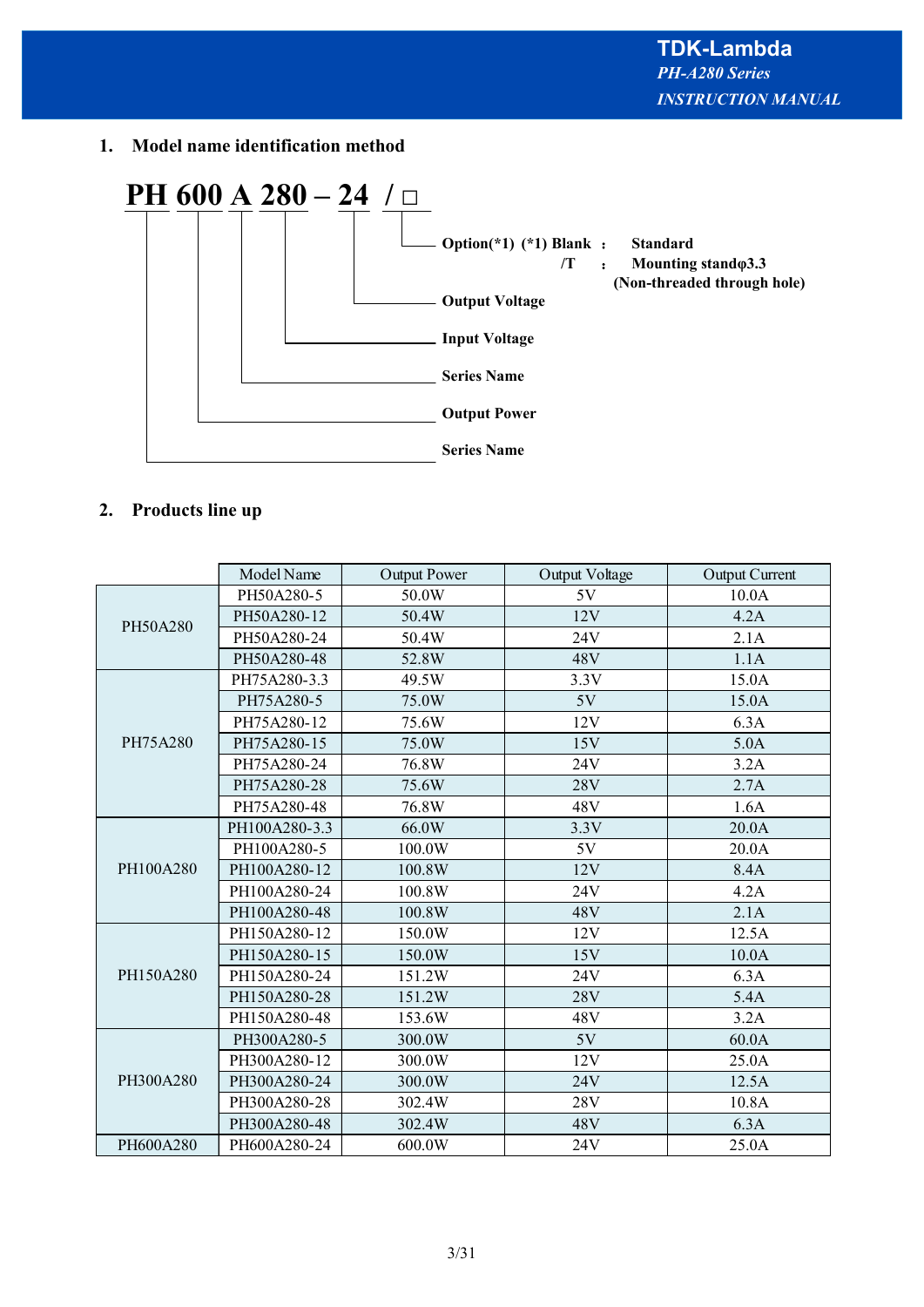# **3. Terminal Explanation**

PH50,75,100,150A280



# PH300,600A280



- $\textcircled{1}$  -Vin : -Input Terminal ② CNT : ON/OFF Control Terminal  $\circled{3}$  + Vin: + Input Terminal
- $\textcircled{4}$  -V : -Output Terminal
- $\textcircled{s}$  -S : -Remote Sensing Terminal
- ⑥ TRM : Output Voltage
- Trimming Terminal
- $\circled{7} + S$  : +Remote Sensing Terminal
- $\circledR$  +V : +Output Terminal
- ① CNT : ON/OFF Control Terminal  $(2) -$ Vin :  $-$ Input Terminal
- $\circled{3}$  + Vin : + Input Terminal
- $\overline{A}$  -V : -Output Terminal
- $\textcircled{5}$  -V : -Output Terminal
- $\circled{6}$  -S : -Remote Sensing Terminal
- ⑦ TRM : Output Voltage
	- Trimming Terminal
- $\circledR$  +S : +Remote Sensing Terminal
- $\circledR$  +V : +Output Terminal
- $\overline{w} + v$  : +Output Terminal
- ・Base-plate can be connected to FG (Frame Ground) by M3 threaded holes.
- $\cdot$  Connect  $+V$ in,  $-V$ in,  $+V$ ,  $-V$  with consideration of contact resistance.
- $\cdot \cdot \cdot$  1: There is no terminal pin.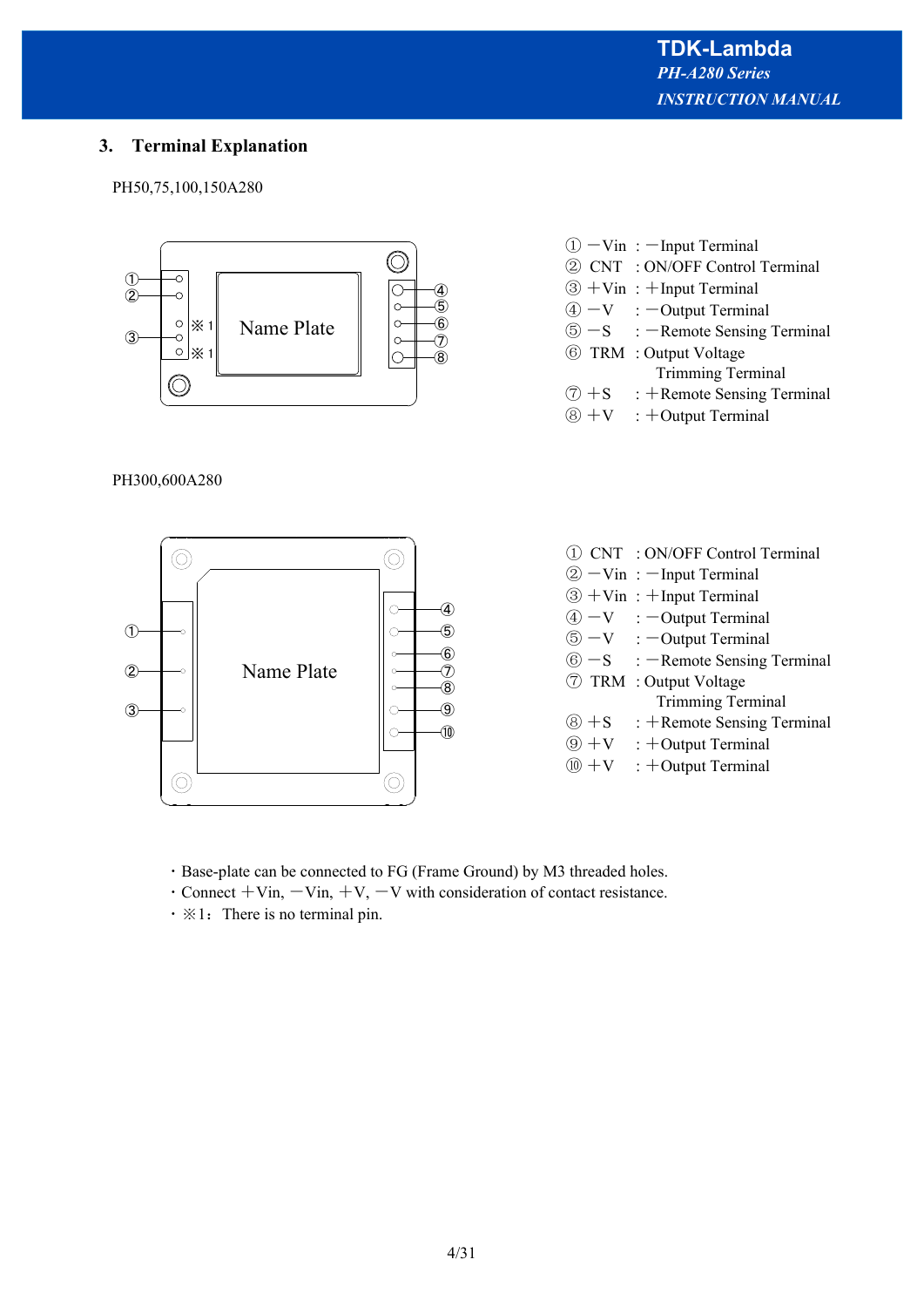# **4. Block Diagram**

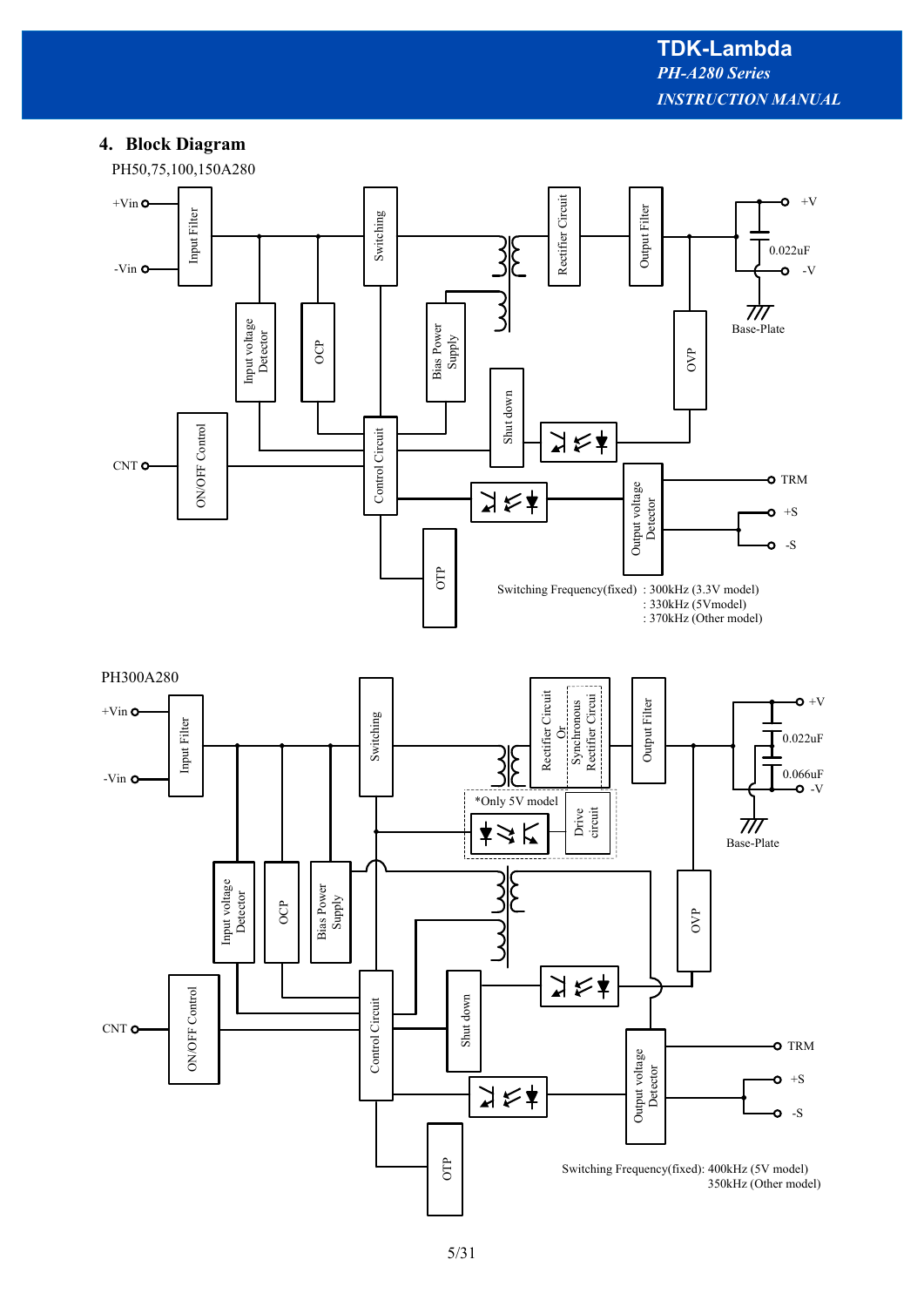

# **5. Sequence Time Chart**



\*1 Level: 4V≦H≦30V or Open , 0V≦L≦0.8V or short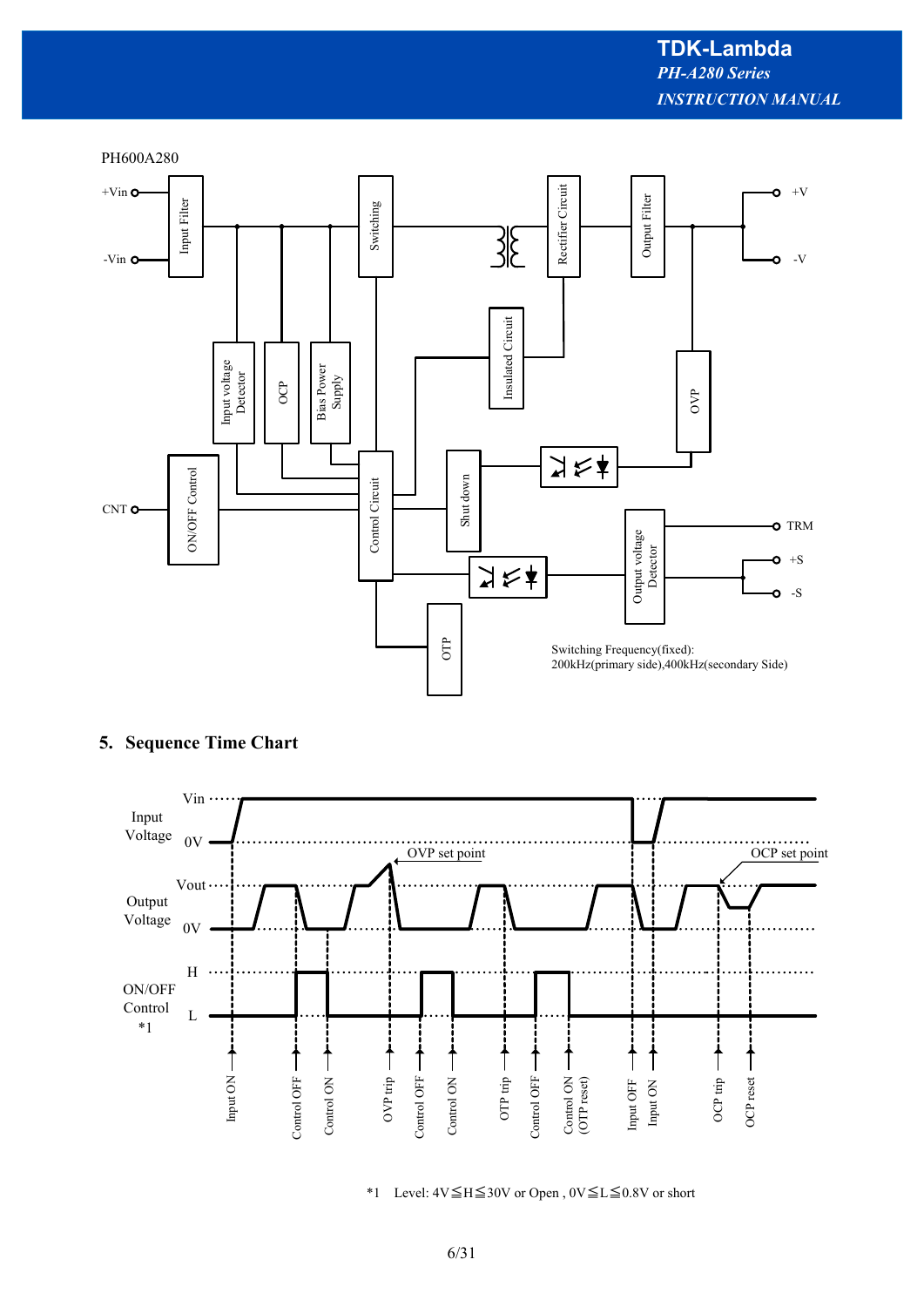# **6. Terminal connecting method**

In order to use the PH-A280 Series, this module must be connected with external components according to Fig.6-1.

Pay attention to the each wiring. If it is connected to wrong terminal, the power supply will be damaged. PH-A280 series employs conduction cooling method. Use heat sink and fan to dissipate heat.

For selection of heat sink and heat sink dissipation method, refer to the Power Module Application Note. External noise filter should be connected in order to meet EMI, EMS requirement. Refer to Evaluation data, Reliability data and IEC61000 Test data of PH-A280 series.



Fig.6-1 Basic connection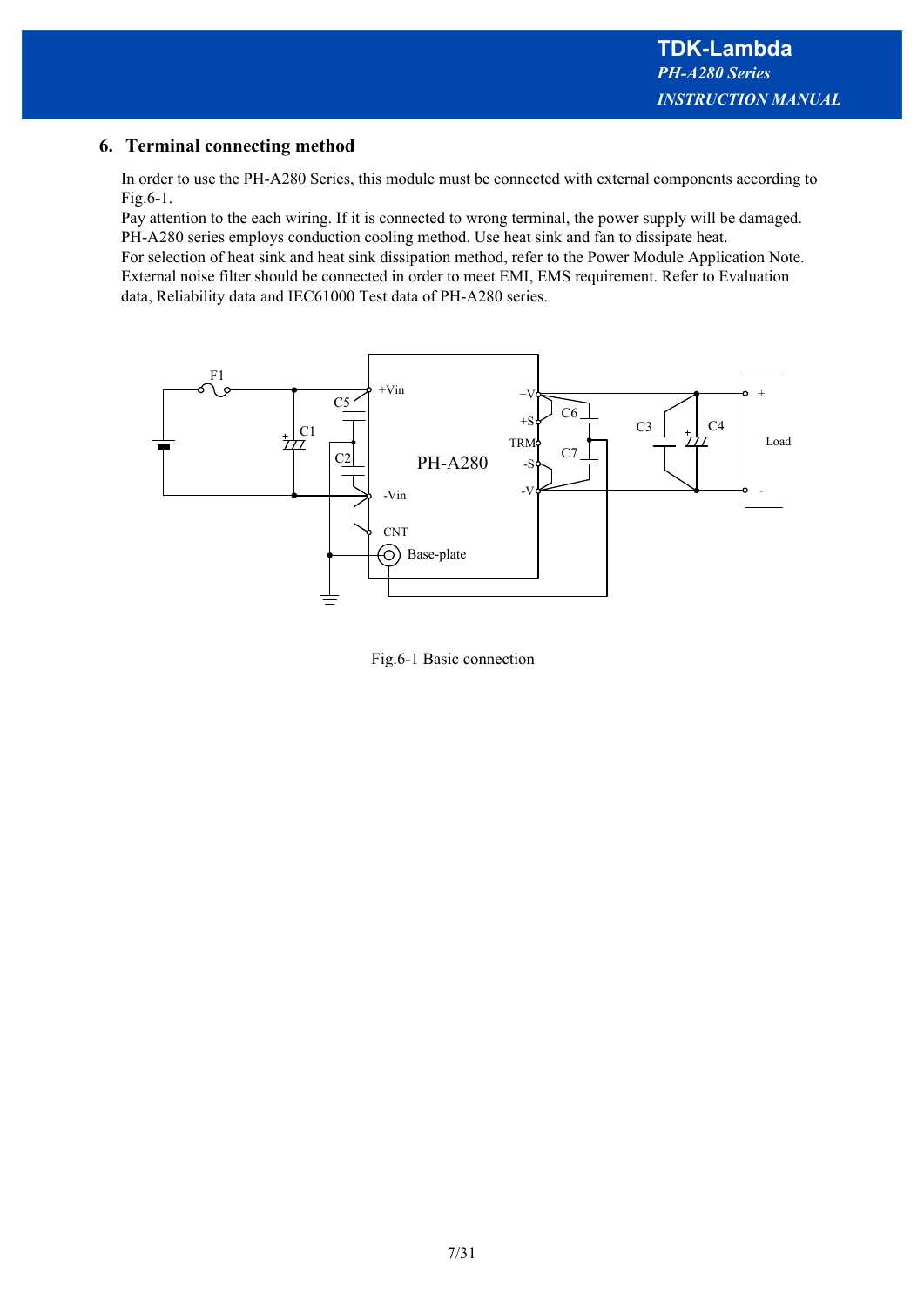# **F1 : Input Fuse**

This PH-A280 Series has no built-in fuse.

Use external fuse to acquire various Safety Standards and to improve safety. Moreover, use normal-blow type for every power supply.

Furthermore, fuse must be connected to the +Vin side if –Vin side is used as ground, or fuse must be connected to –Vin side if +Vin side is used as a ground. (However , the PSU can consider as Basic insulation only when +Vin and Earth are connected, the safety approval of PSU is not considered, Please examine together with the system)

 Input Fuse Recommended Current Rating : PH50,75,100,150A280: 2A or lower PH300A280 : 5A or lower PH600A280 : 6.3A or lower

Consider margin over the actual input voltage to be used when selecting fuse. Moreover, consider  $I^2t$  fuse rating for surge current (inrush current) during line throw-in.

# **C1**:

To prevent the effect of input line inductance to the power supply, connect electrolytic capacitor between +Vin and –Vin terminals.

Take note that in case of large equivalent series resistance (especially operation at low ambient temperature). Power supply output might not shut down normally.

Recommended Capacitor Value:22μF or more

Moreover, consider to keep margin over the actual input voltage to be used when selecting electrolytic capacitor.

- Note) 1. Use low impedance electrolytic capacitor with excellent temperature characteristics. (Nichicon CY Series or equivalent)
	- 2. Use more than two recommended capacitor above in parallel when ambient temperature becomes lower than –20 ºC to reduce ESR.
	- 3. When input line inductance becomes excessively high due to insertion of choke coil, operation of the power supply could become unstable. For this case, increase C1 value more than the value indicated above.

4. The module might be damaged by occurrence of surge which is several times the input voltage due to input line inductance during turn on. Therefore, add electrolytic capacitor at Input terminal and so on to absorb surge. Moreover, if slope of input voltage is steep, add electrolytic capacitor so that dv/dt of rise

up slope become less than below. PH50A280,75A280,150A280,300A280 : dv/dt = 20V/μs or lower PH600A280 :  $dv/dt = 100$ V/ms or lower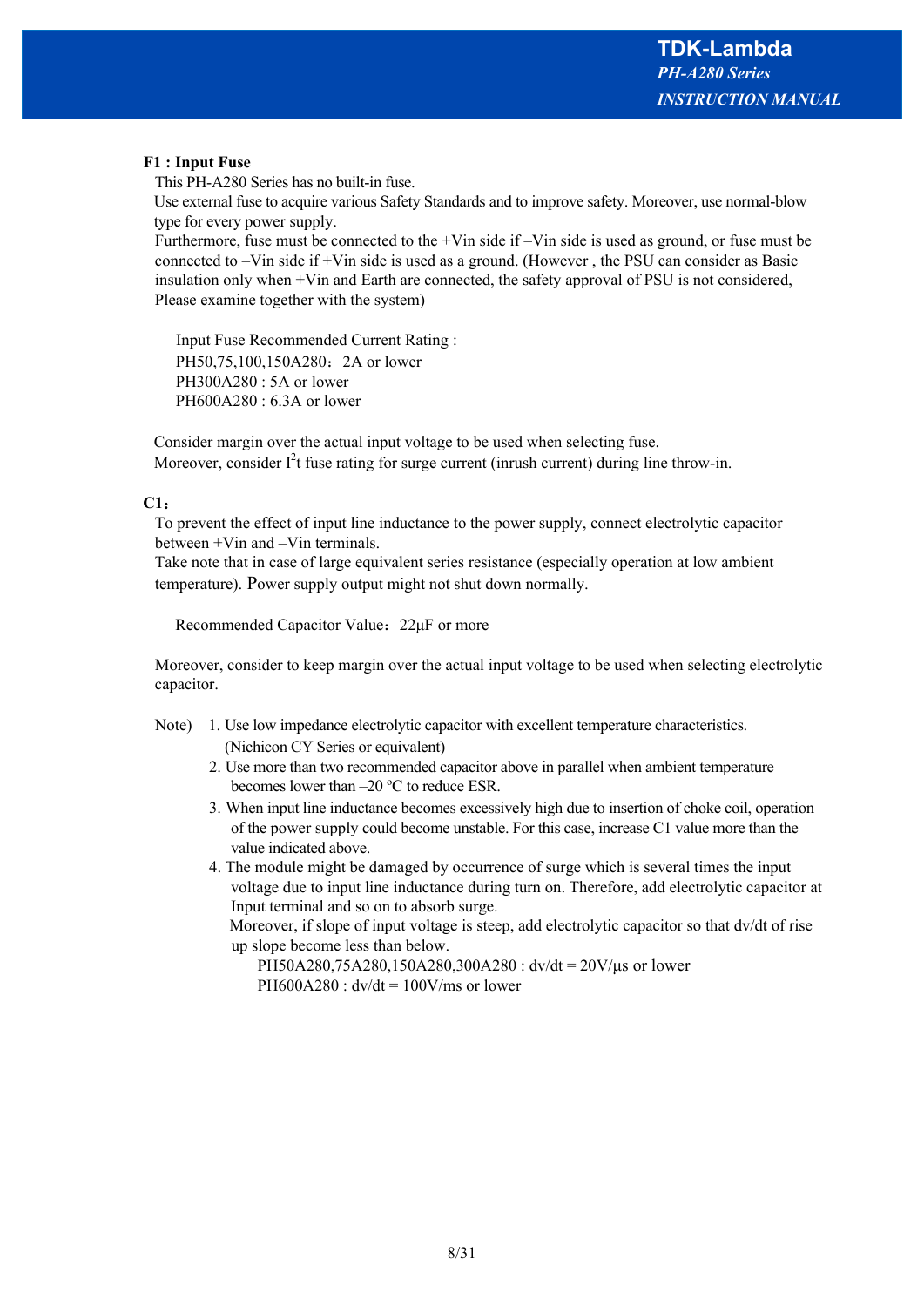# **C2,C5**:

For stable operation of the power supply, add recommended capacitance or more with high voltage rating. C2 is connected between -Vin terminal and base-plate, C5 is connected between +Vin terminal and base-plate, as close as possible to the each terminals. However, select capacitance taking into consideration clause 7-20. Withstand Voltage "Withstand Voltage including external components." Moreover, take note that stable operation might not be attained due to wiring method of printed circuit board, etc. In such case, countermeasure is possible by increasing C2 and C5 capacitance value or adding common mode choke coil before C1. Addition of common mode choke coil is recommended to improve EMI. When using multiple power supplies, add choke to each power supply input. High withstand voltage are applied across this capacitor depending on the application. Select capacitor with high withstand voltage rating.

| Model               |                   | C5                |
|---------------------|-------------------|-------------------|
| PH50,75,100,150A280 | 470pF or more     |                   |
| PH300A280           | $2,200pF$ or more | $2,200pF$ or more |
| PH600A280           | 330pF or more     | 330pF or more     |

Table6-1 C2,C5 : Recommended Values of External Output Capacitor

# **C3** :

Add ceramic capacitor in order to reduce output spike noise voltage. (Recommended : 2.2μF) Take note that, PCB wiring design might influence output spike noise.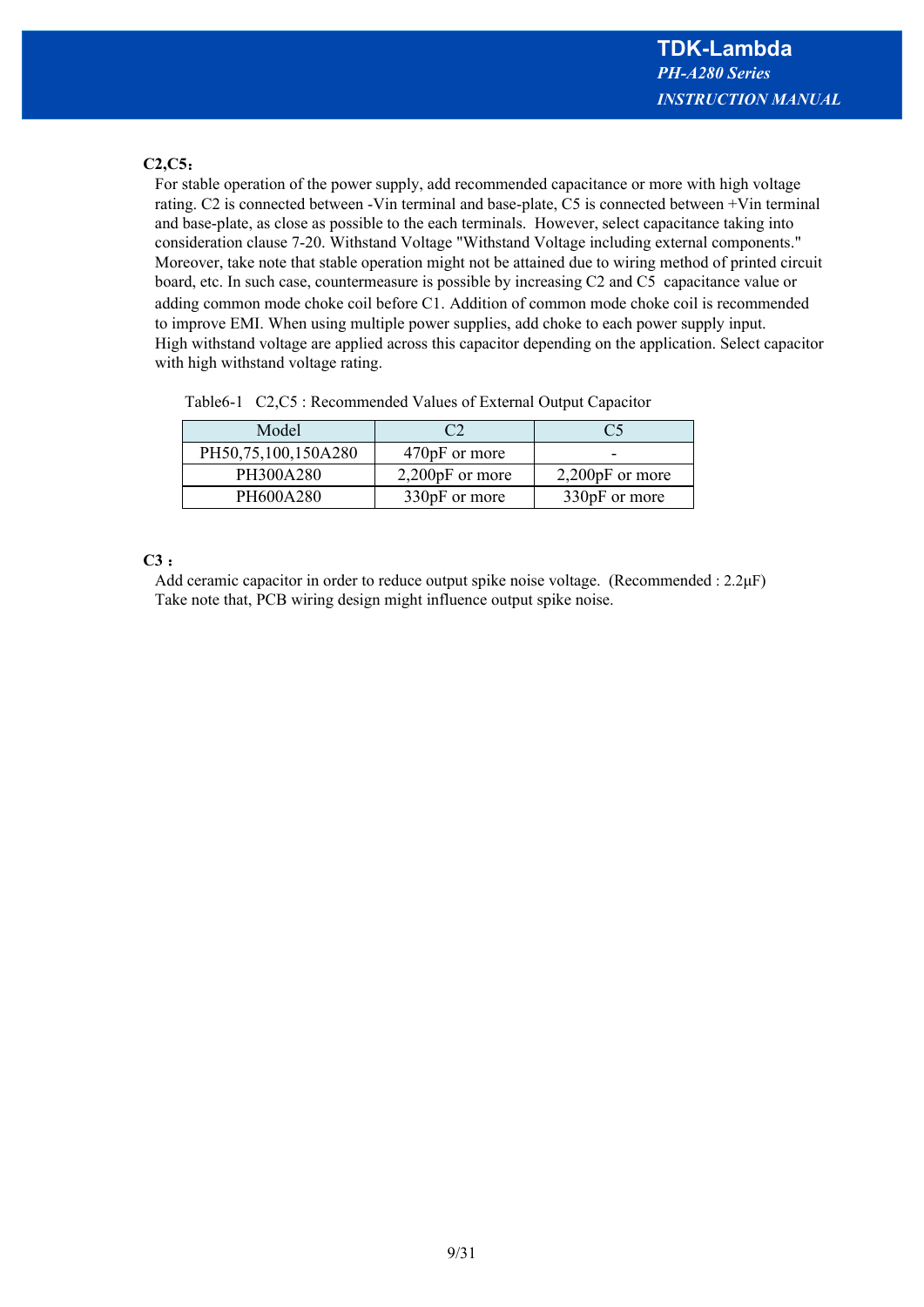# **C4**:

For stable operation, connect a electrolytic capacitor between +V and –V.

Take note that output ripple could be affected by electrolytic capacitor, equivalent impedance and inductance characteristics of wiring.

For cases of abrupt changes in load current or input voltage, increasing capacitance value of the external capacitors could reduce the voltage fluctuation.

Model and C4 recommended values of external output capacitor are below.

Table6-2 C4 : Recommended Values of External Output Capacitor (PH50,75,100,150A280)

| Outpt Voltage | C <sub>4</sub>            |
|---------------|---------------------------|
| 3.3V, 5V      | 10V 2,200µF               |
| 12V, 15V      | $25V 560 \mu F$           |
| 24V, 28V      | 50V 220µF                 |
| 48 V          | 50V 220 $\mu$ F × 2series |

|  |  | Table6-3 C4: Recommended Values of External Output Capacitor (PH300A280) |  |  |  |  |  |  |
|--|--|--------------------------------------------------------------------------|--|--|--|--|--|--|
|--|--|--------------------------------------------------------------------------|--|--|--|--|--|--|

| Outpt Voltage | $C_{4}$                   |
|---------------|---------------------------|
| 5V            | $25V$ 2,200 $\mu$ F       |
| 12V           | 25V 1,000µF               |
| 24V, 28V      | 50V 470µF                 |
| 48 V          | 50V 470 $\mu$ F × 2series |

Table6-4 C4 : Recommended Values of External Output Capacitor (PH600A280)

| Outpt Voltage |           |
|---------------|-----------|
|               | 50V 820µF |

- Note) 1. Use low impedance electrolytic capacitor with excellent temperature characteristics. (Nippon Chemi-Con LXY Series or equivalent)
	- 2. Use more than three recommended capacitor above in parallel when ambient temperature becomes lower than –20 ºC to reduce ESR.
	- 3. Take note of the allowable ripple current of the capacitor to be used. Especially, for sudden load current change, verify actual ripple current and make sure that allowable maximum ripple current is not be exceeded.
	- 4. The maximum capacitance value is 10,000uF. However, output may not start at the rated load current depending on the load. Please evaluate that by customer. When adding more capacitance than this, please fully check the operation with the actual application.

# **C6,C7**:

Connect ceramic or film capacitor as EMI/EMS countermeasure and to reduce spike noise. High withstand voltage is applied across this capacitor during withstand voltage test depending on the application.

Connect C6 as close as possible to +V terminal, C7 as close as possible to -V terminal.

| model               |                      |                      |
|---------------------|----------------------|----------------------|
| PH50,75,100,150A280 |                      |                      |
| PH300A280           |                      |                      |
| PH600A280           | $0.022\mu F$ or more | $0.022\mu F$ or more |

Table6-5 C6,C7 : Recommended Values of External Output Capacitor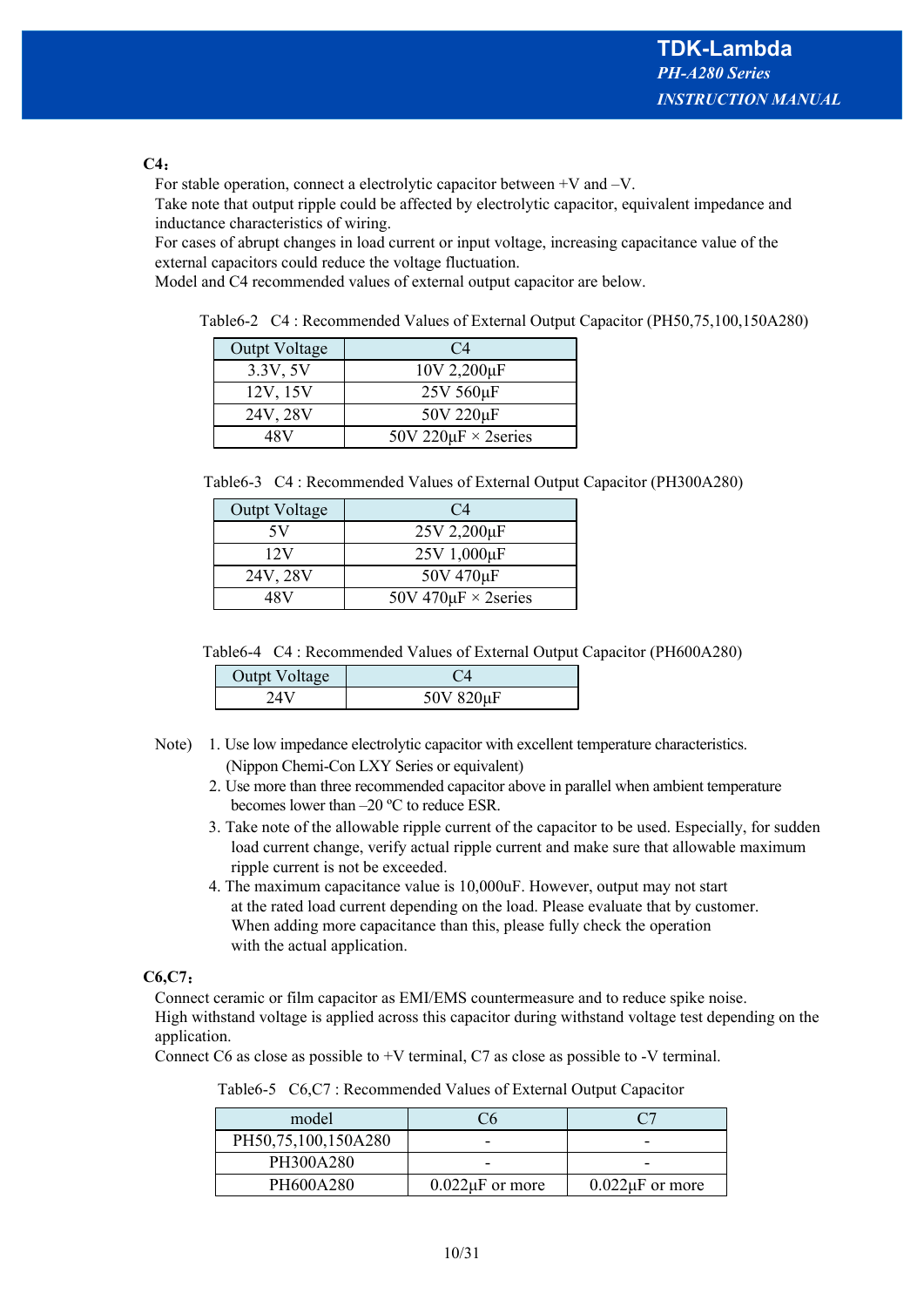#### ● **Reverse Input Connection**

Reverse input polarity would cause power supply damage. For cases where reverse connections are possible, connect a protective diode and fuse. Use protective diode with higher voltage rating than the input voltage, and with higher surge current rating than the fuse current rating.



Fig.6-2 Protection for Reversed Connection of Input

# **7. Explanation of Functions and Precautions**

#### **7-1. Input Voltage Range**

Input voltage range for PH-A280 Series is indicated below.

Input Voltage Range : 200 - 425VDC

Ripple voltage (Vrpl) which results from rectification and filtering of commercial AC line is might be included within the input voltage as shown in Fig.  $7 - 1$ .

In this case, ripple voltage must be limited within the voltage described below.

Allowable Input Ripple Voltage:20Vp-p

When this value is exceeded, the output ripple voltage becomes large.

Take note that sudden input voltage change might be cause variation of output voltage transitionally. Moreover, maximum value and minimum value of input voltage waveform must not go beyond the limit of above input voltage range.



Fig.7-1 Input Ripple Voltage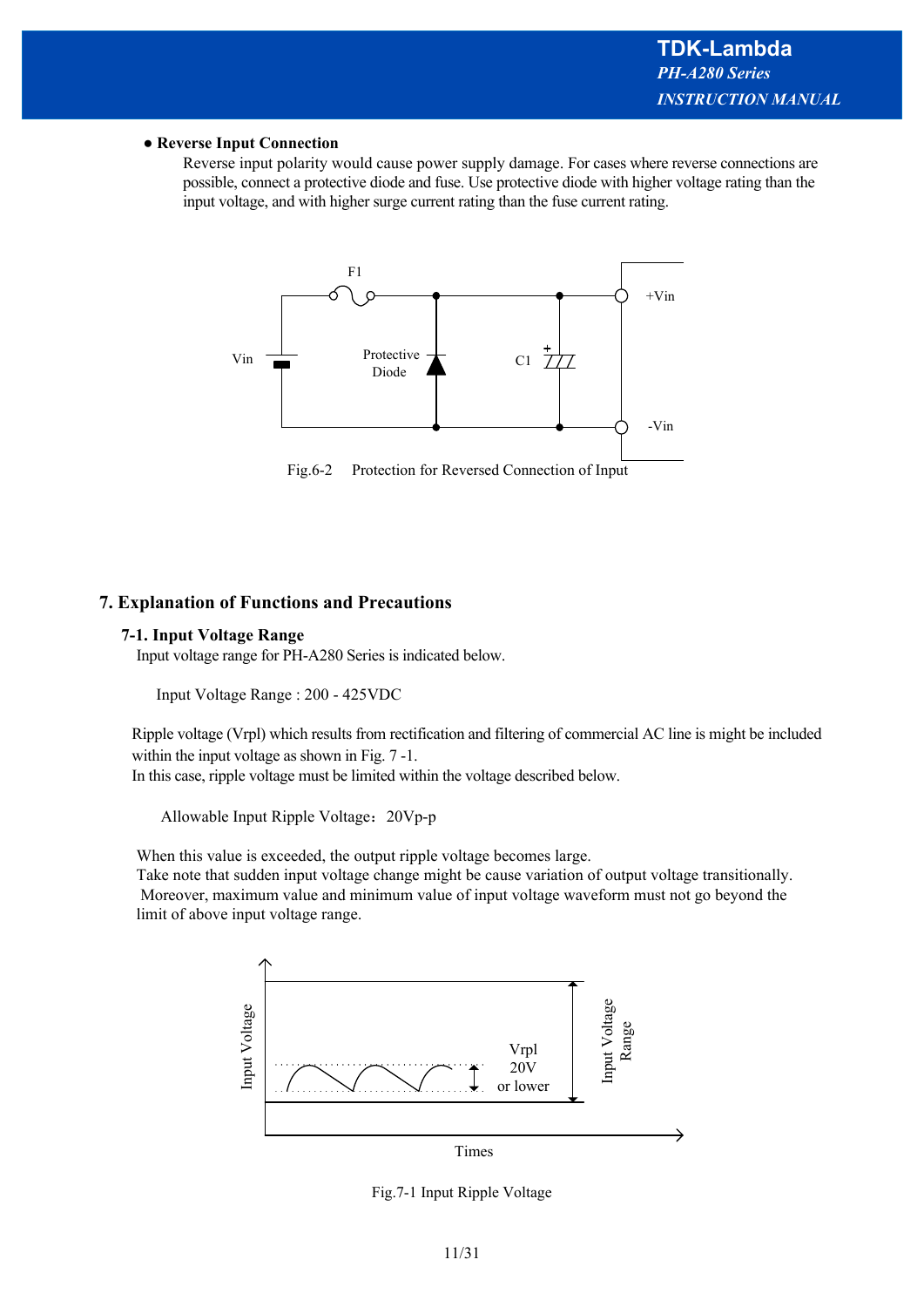#### **7-2. Output Voltage Adjustment Range**

Output voltage could be adjusted within the range described below by external resistor or variable resistor.

#### **Output Voltage Adjustment Range**

PH50,75,100,150A

 $3.3V$  :  $-10\%$  -  $+20\%$  of Nominal Output Voltage 5V : –20% - +20% of Nominal Output Voltage 12V, 15V, 24V, 28V, 48V:**–**20% - +10% of Nominal Output Voltage

PH300A280

 5V : –50% - +20% of Nominal Output Voltage 12V, 24V, 28V, 48V : **–**60% - +20% of Nominal Output Voltage

PH600A280

24V : **–**40% - +20% of Nominal Output Voltage

- Note) 1.When increasing the output voltage, reduce the output current accordingly so as not to exceed the maximum output power.
	- 2. When output voltage is decreased, maximum output current is until rated maximum output current of specifications.
	- 3. Take note that PCB wiring of TRM is not long when TRM function is used.
	- 4. PCB wiring or position of output capacitor might influence output ripple when output voltage is changed, add output capacitor at close to output terminal can reduce output ripple.

Remote sensing is possible even when output voltage is varied. For details on remote sensing function, please refer to "7-10. Remote Sensing".

For PH300,600A280, take note that when output voltage is increased, input voltage range is limited as shown in Fig.7-2.



Fig.7-2 Limit of Input voltage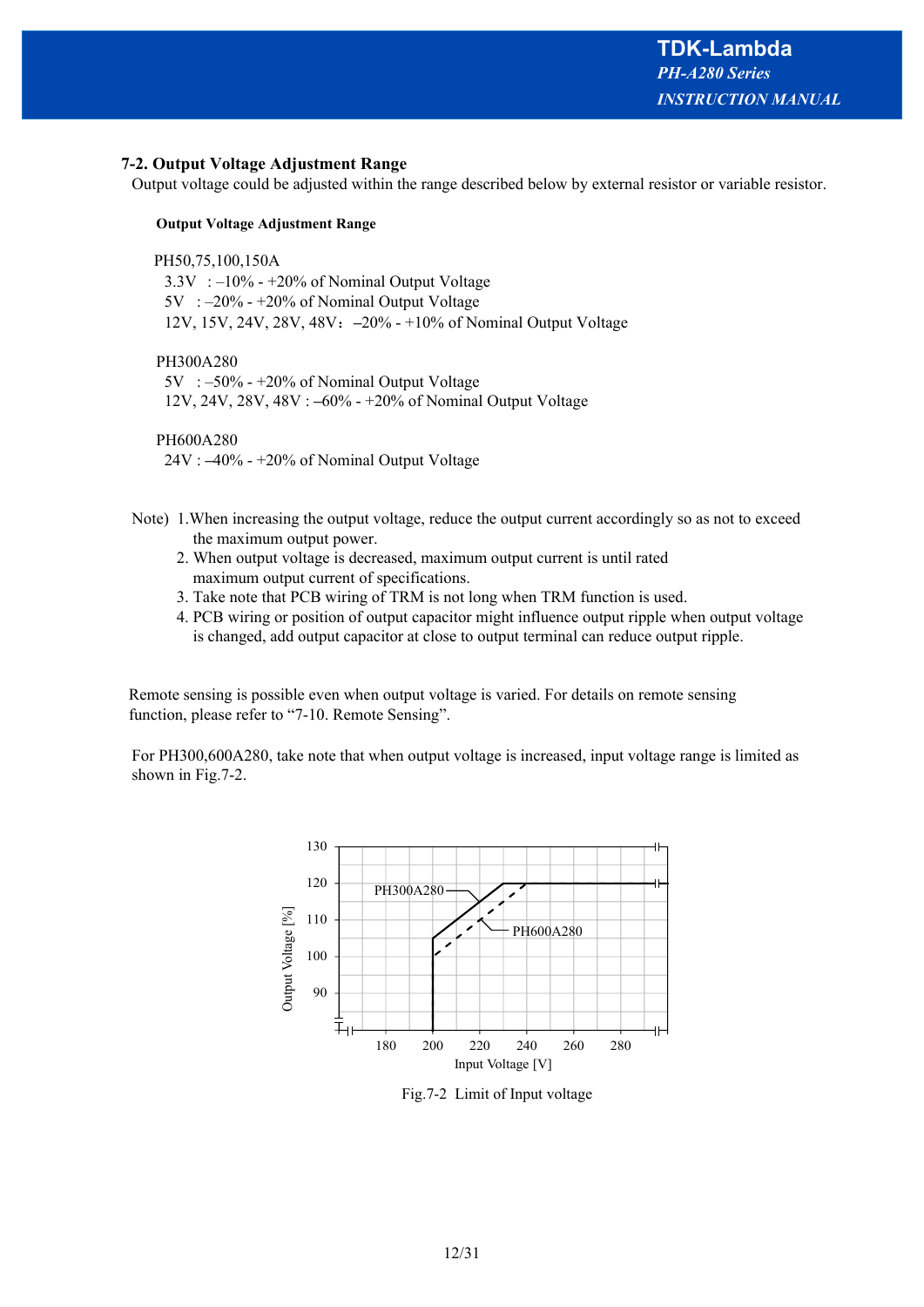# **●Output Voltage Adjustment by External Resistor or Variable Resistor**

(1) In case of adjusting output voltage lower (PH50,75,100,150A280)

(1-1) Maximum output current

Allowable maximum output current = rated maximum output current of specification.

(1-2) External resistor connecting method

Connect an external resistor Radj(down) between the TRM terminal and +S terminal.



(1-3) Equation of external resistor and output voltage

Radj(down) = 
$$
\left( \frac{R1^2 - (R1^2 + R1 + R1 \times R2 + R2) \times (\Delta(\%)/100)}{(R1 + R2) \times (\Delta(\%)/100)} \right)
$$
 [kΩ]

Radj(down) : External adjustment resistor

 $\Delta(\%)$ : Output voltage change rate against nominal output voltage

ex) When setting 12V Model to 10.8V output  $(-10\%)$ ,  $\Delta$ (%) should be set at 10.

- R1 : Internal resistor (Please refer to Table 6-1)
- R2 : Internal resistor (Please refer to Table 6-1)

| Table 7-1 Internal resistor value |  |  |  |
|-----------------------------------|--|--|--|
|-----------------------------------|--|--|--|

|                | 3.3V                                                                         | 5V | 12V                                                                                                                                                | 15V | 24V | 28V | 48V |  |  |
|----------------|------------------------------------------------------------------------------|----|----------------------------------------------------------------------------------------------------------------------------------------------------|-----|-----|-----|-----|--|--|
|                | $2.00k\Omega$                                                                |    | 2.71kΩ   10.29kΩ   13.58kΩ   23.30kΩ   27.82kΩ   56.32kΩ                                                                                           |     |     |     |     |  |  |
| R <sub>2</sub> |                                                                              |    | $1.20\text{k}\Omega$ $2.70\text{k}\Omega$ $2.70\text{k}\Omega$ $2.70\text{k}\Omega$ $2.70\text{k}\Omega$ $2.70\text{k}\Omega$ $3.09\text{k}\Omega$ |     |     |     |     |  |  |
|                | $D_{\text{clayy}}$ graph is relation $A(0/2)$ and value of external resistor |    |                                                                                                                                                    |     |     |     |     |  |  |

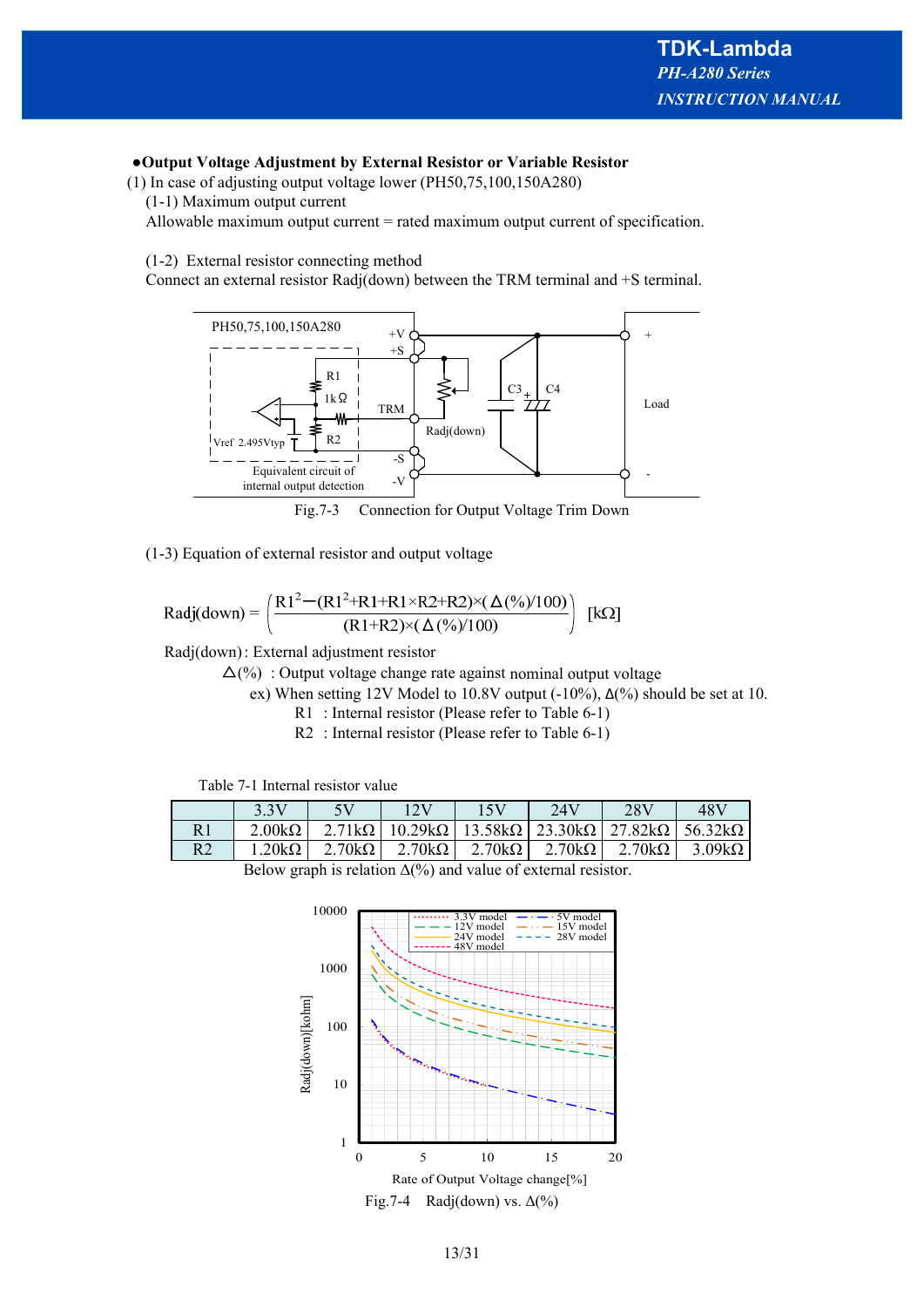- (2) In case of adjusting output voltage lower (PH300,600A280)
	- (2-1) Maximum output current

Allowable maximum output current = rated maximum output current of specification.

#### (2-2) External resistor connecting method

Connect an external resistor Radj(down) between the TRM terminal and -S terminal.



Fig.7-5 Connection for Output Voltage Trim Down

(2-3) Equation of external resistor and output voltage

Radj(down) = 5.971 × 
$$
\frac{(1 - Δ(%) / 100)}{Δ(%) / 100}
$$
 [kΩ]

Radj(down) : External adjustment resistor

 $\Delta(\%)$ : Output voltage change rate against nominal output voltage

ex) When setting 12V Model to 10.8V output  $(-10\%)$ ,  $\Delta$ (%) should be set at 10.

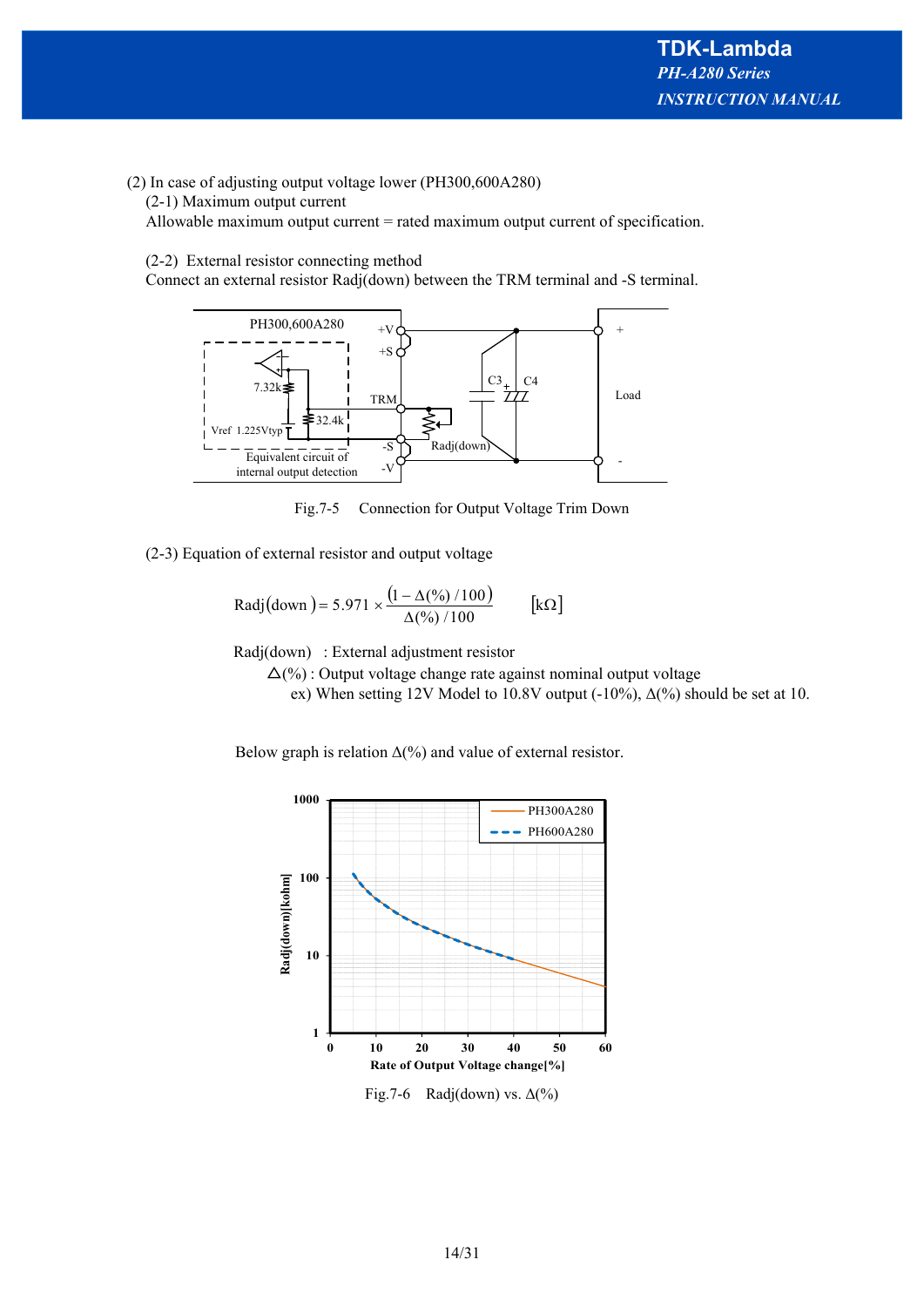# (3) In case of adjusting output voltage higher (PH50,75,100,150A280)

(3-1) Maximum output current

Allowable maximum output current = maximum output power  $\div$  adjusting output voltage. (Becomes less than maximum output current of specification.)

# (3-2) External resistor connecting method

Connect an external resistor Radj(up) between TRM terminal and -S terminal.



(3-3) Equation of external resistor and output voltage

$$
Radj(up)=\left(\frac{R1\times R2}{(R1+R2)\times(\Delta(\%)/100)}-1\right)\;[k\Omega]
$$

Radj(up) : External adjustment resistor

 $\Delta(\%)$ : Output voltage change rate against nominal output voltage

ex) When setting 12V Model to 13.2V output  $(+10\%)$ ,  $\Delta$ (%) should be set at 10.

R1 : Internal resistor (Please refer to Table 7-1)

R2 : Internal resistor (Please refer to Table 7-1)

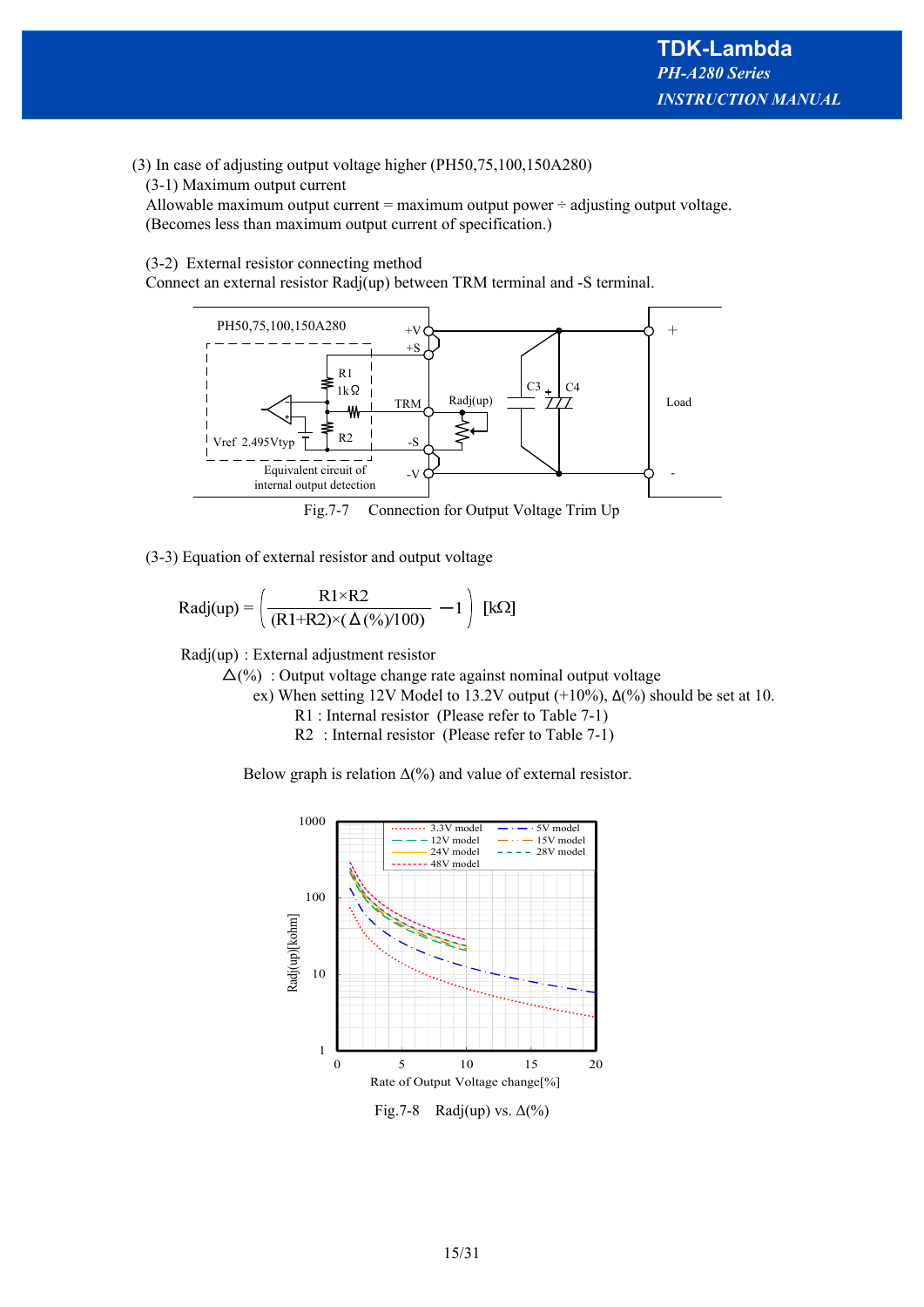# (4) In case of adjusting output voltage higher (PH300,600A280)

(4-1) Maximum output current

Allowable maximum output current = maximum output power  $\div$  adjusting output voltage. (Becomes less than maximum output current of specification.)

#### (4-2) External resistor connecting method

Connect an external resistor Radj(up) between  $+V$  terminal and  $+S$  terminal.



Fig.7-9 Connection for Output Voltage Trim Up

(4-3) Equation of external resistor and output voltage

 $\text{Radj}(\text{up}) = \frac{(\text{R1} + \text{R2}) \times \Delta(\%)}{\text{R2}}$  [kΩ]  $\frac{1}{100}$ 

Radj(up) : External adjustment resistor

 $\Delta(\%)$ : Output voltage change rate against nominal output voltage

- ex) When setting 12V Model to 13.2V output  $(+10\%)$ ,  $\Delta(\%)$  should be set at 10.
	- R1 : Internal resistor (Please refer to Table 7-2)
	- R2 : Internal resistor (Please refer to Table 7-2)

| Table 7-2 Internal resistor value |  |  |
|-----------------------------------|--|--|
|-----------------------------------|--|--|

| Vo             | 5V            | 1 7 V       | 24V            | 28V            | 48V            |
|----------------|---------------|-------------|----------------|----------------|----------------|
| R1             | $4.00k\Omega$ | $01k\Omega$ | $23.02k\Omega$ | $27.02k\Omega$ | $47.04k\Omega$ |
| R <sub>2</sub> | $1k\Omega$    | $1k\Omega$  | $1k\Omega$     | $1k\Omega$     | lkΩ            |

![](_page_15_Figure_18.jpeg)

Fig.7-10 Radj(up) vs.  $\Delta(\%)$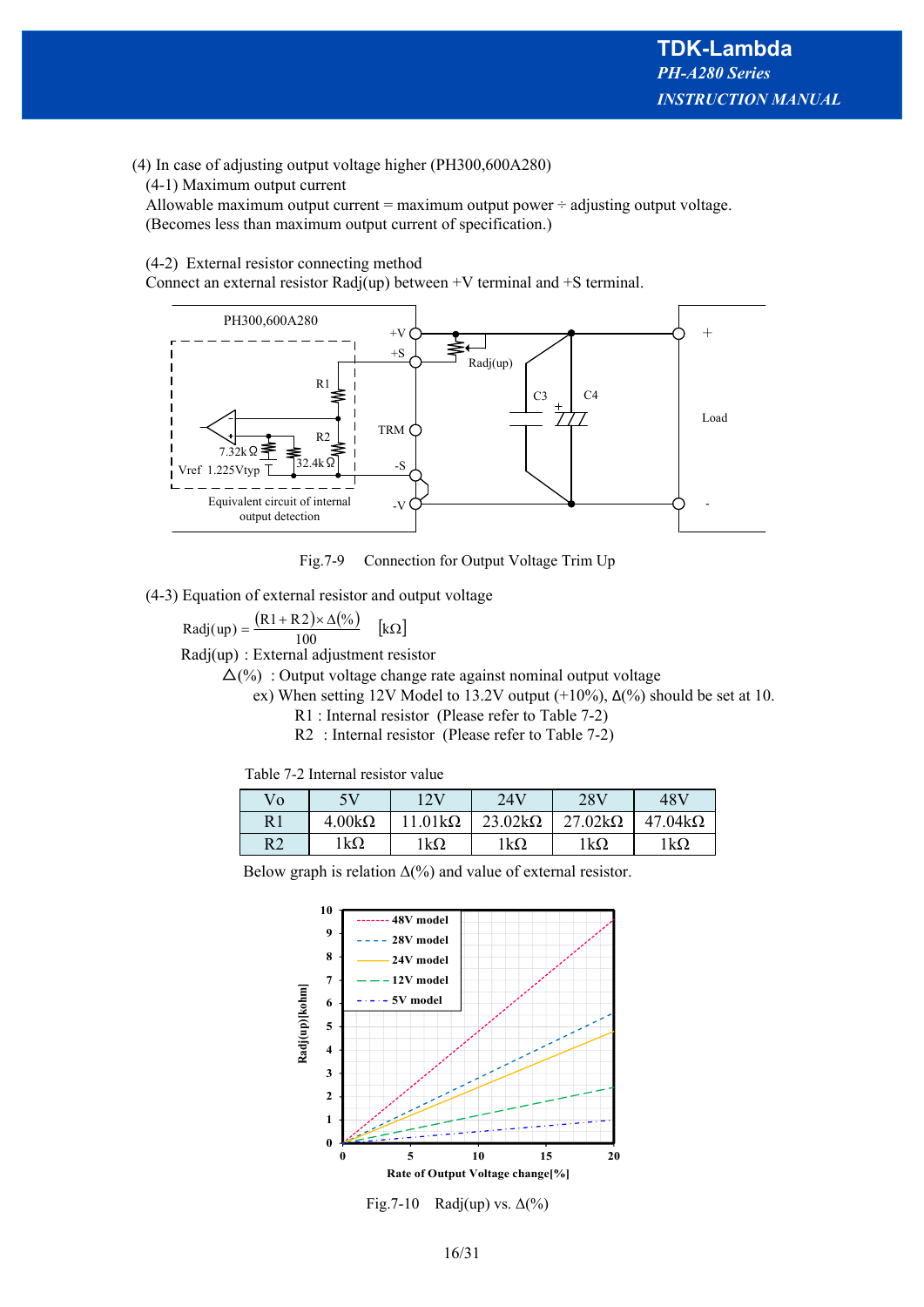(5) To adjust output voltage for whole range. (PH50,75,100,150A280)

(5-1) Maximum output current

In case of adjusting output voltage lower

Allowable maximum output current = rated maximum output current of specification.

In case of adjusting output voltage higher

Allowable maximum output current = maximum output power  $\div$  adjusting output voltage. (Becomes less than maximum output current of specification.)

#### (5-2) External resistor connecting method

 For PH50,75,100,150A280, external resistance (Rex) is connected between TRM terminal and  $+ S$  terminal, and variable resistor (VR) is connected between  $+ S$  terminal and  $+ V$  terminal.

![](_page_16_Figure_9.jpeg)

Fig.7-11 Example of Connecting External Resistor (To adjust output voltage for whole range)

(5-3) External resistor and External variable resistor

 Output voltage can be adjusted within specifications of output voltage adjustment range if resistance values of external resistor (Rex) and external variable resistor (VR) as follows are connected like a Fig. 7-11. Take note that output voltage do not become out of specifications when output voltage is adjusted.

Table 7-3 Values of External Resistor Rex ( PH50,75,100,150A280 )

|     | $\mathbf{X}$<br>J.J        | $-11$        | $1 \wedge T$<br>$\overline{1}$ | $-1$<br>⊥ັ       | 24V<br>∠⊤   | 28V         | 48V          |
|-----|----------------------------|--------------|--------------------------------|------------------|-------------|-------------|--------------|
| Rex | $7\mathrm{k}\Omega$<br>، ، | $1.0k\Omega$ | $18k\Omega$                    | $27k\Omega$<br>∼ | $17k\Omega$ | $68k\Omega$ | $150k\Omega$ |

External Resistor(Rex): Tolerance  $\pm 5\%$  or less

External Variable resistor (VR): Tolerance  $\pm 20\%$  or less, End resistance 1% or less

Below graph is relation  $\Delta$ (%) and value of external Variable Resistor (VR) if Rex is connected according to value in above table.

![](_page_16_Figure_18.jpeg)

Fig.7-12 External Variable Resistor(VR) vs.  $\Delta(\%)$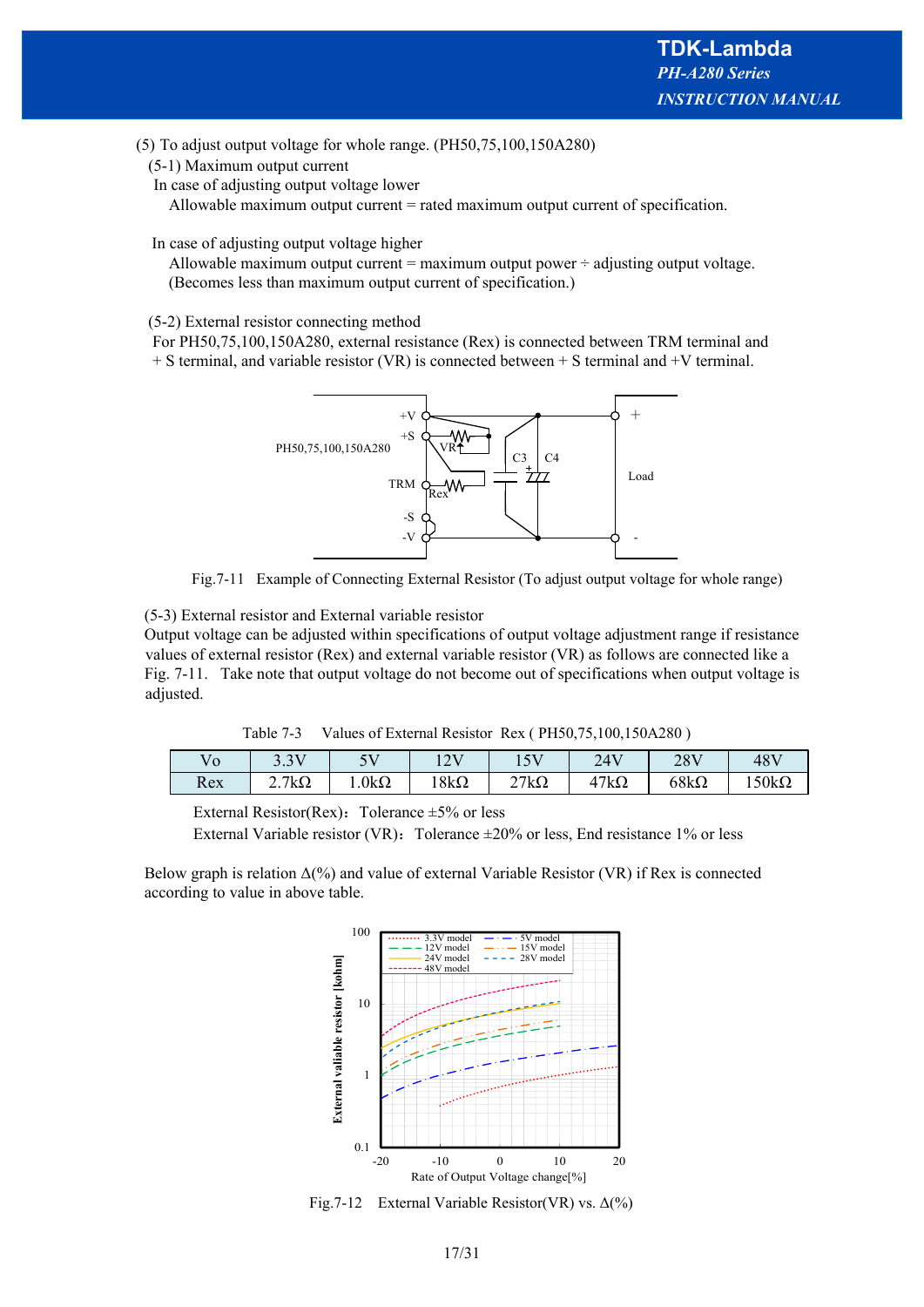(6) To adjust output voltage for whole range. (PH300,600A280)

- (6-1) Maximum output current
- In case of adjusting output voltage lower

Allowable maximum output current = rated maximum output current of specification.

In case of adjusting output voltage higher

Allowable maximum output current = maximum output power  $\div$  adjusting output voltage. (Becomes less than maximum output current of specification.)

#### (6-2) External resistor connecting method

For PH300,600A280, external resistance (Rex) is connected between TRM terminal and -S terminal, and variable resistor (VR) is connected between  $+$  S terminal and  $+$ V terminal.

![](_page_17_Figure_9.jpeg)

Fig.7-13 Example of Connecting External Resistor (To adjust output voltage for whole range)

(6-3) External resistor and External variable resistor

 Output voltage can be adjusted within specifications of output voltage adjustment range if resistance values of external resistor (Rex) and external variable resistor (VR) as follows are connected like a Fig. 7-13. Take note that output voltage do not become out of specifications when output voltage is adjusted.

|     | Table 7-4 Values of External Resistor Rex (PH300,600A280) |  |              |     |     |
|-----|-----------------------------------------------------------|--|--------------|-----|-----|
|     |                                                           |  | 24V          | 28V | 48V |
| Rex |                                                           |  | $3.3k\Omega$ |     |     |

External Resistor(Rex): Tolerance  $\pm 5\%$  or less

External Variable resistor (VR): Tolerance  $\pm 20\%$  or less, End resistance 1% or less

Below graph is relation  $\Delta(\%)$  and value of external Variable Resistor (VR) if Rex is connected according to value in above table.

![](_page_17_Figure_17.jpeg)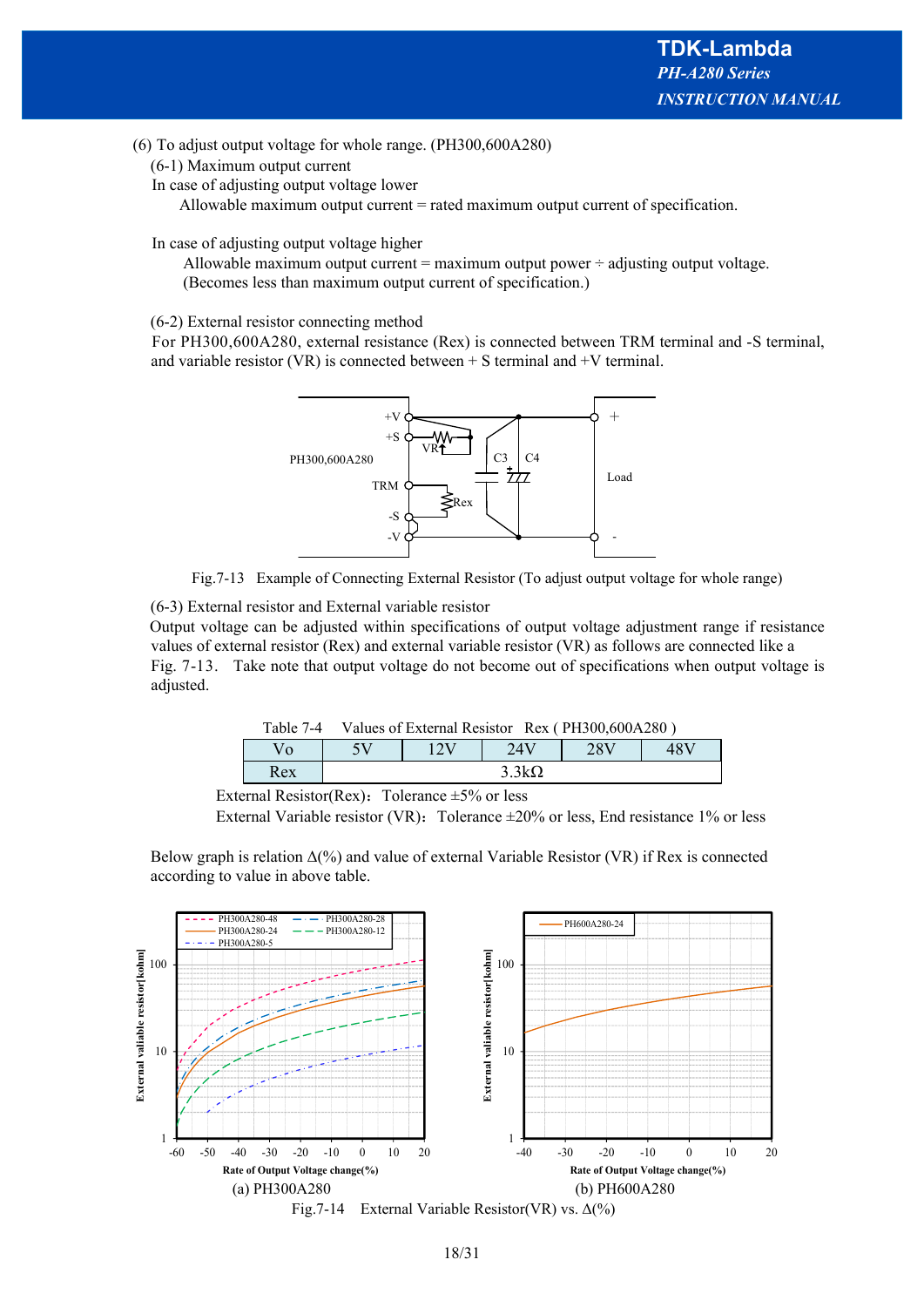# **7-3. Maximum Output Ripple and Noise**

Measured value according to the specified methods based on JEITA-9141 (Clause 7.12 and clause 7.13) which is described in the following .

Connect according to Fig. 7-15 and measure. Connect capacitors (C3 : ceramic capacitor ,

C4 : electrolytic capacitor) at 50mm distance from the output terminals.

Measure at ceramic capacitor (C3) terminals as shown in Fig. 7-15 using coaxial cable with JEITA attachment.

Use oscilloscope with 100MHz frequency bandwidth or equivalent.

![](_page_18_Figure_7.jpeg)

Fig.7-15 Measurement of Maximum Output Ripple and Noise

Take note that, PCB wiring design might influence output spike noise. Generally, increasing capacitance value of external capacitor can reduce output ripple voltage and output spike noise.

# **7-4. Maximum Line Regulation**

Maximum value of output voltage change when input voltage is gradually varied (steady state) within specified input voltage range.

# **7-5. Maximum Load Regulation**

Maximum value of output voltage change when output current is gradually varied (steady state) within specified output current range.

When using at dynamic load mode, audible noise could be heard from the power module and output voltage fluctuation might increase. A thorough pre-evaluation must be performed before using this power supply.

# **7-6. Base-plate Temperature vs. Output Voltage Drift**

Output voltage drift is defined as the rate of voltage change when only base-plate temperature is changed during operation.

# **7-7. Output Over Current Protection (OCP)**

This power module has built-in OCP function.

When the output current exceeds the OCP set value, the output voltage is lowered with constant-current. The PH50A280~PH300A280 operates continuously under low output voltage. But the PH600A280 will act as intermittent operation if the output is about 25% of rated one or less. Then all of the PH-A280s output will recover when short circuit or overload conditions are released. OCP setting value is fixed and therefore, cannot be externally adjusted. Please take note that power module might be damaged at continuous output short circuit or over load conditions depending on thermal conditions.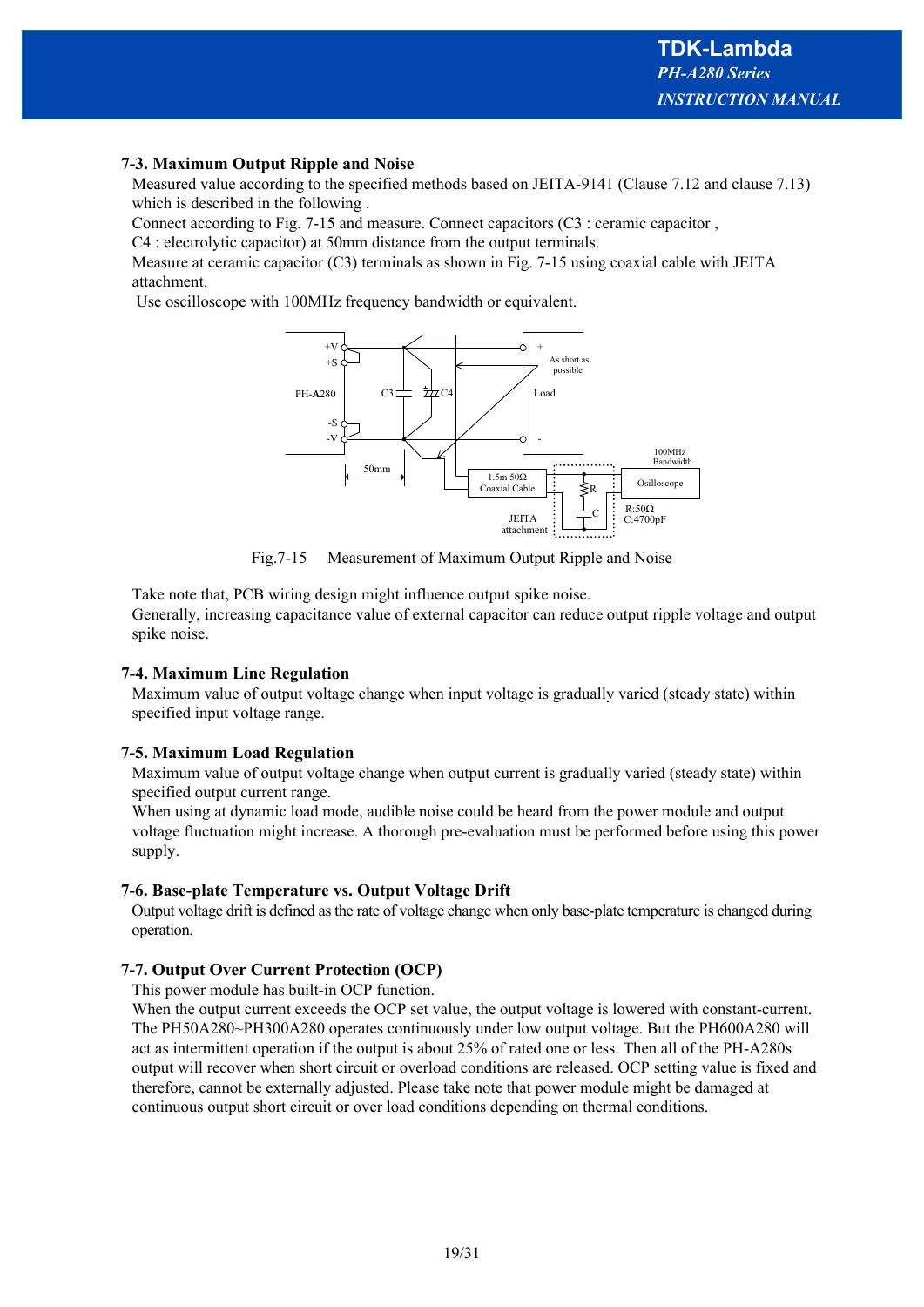# **7-8. Output Over Voltage Protection (OVP)**

This power module has built-in OVP function.

OVP set point is relative to the rated output voltage value. When output voltage exceed OVP set point, output voltage shut down. OVP setting value is fixed and therefore, cannot be externally adjusted. When OVP is triggered, output can be recovered by i) manual reset of the CNT terminal, or ii) by turning input line off and then turning it on again after the input voltage drops to 0V.

Verifying OVP function shall be done by increasing output voltage with external resistor. For verifying OVP function, avoid applying external voltage to output terminal because this will cause power supply damage.

# **7-9. Over Temperature Protection (OTP)**

This power module has built-in OTP function. This function operates and shuts down the output when ambient temperature or internal temperature of power module abnormally rises. OTP operates at 105 ºC to 120 ºC base-plate temperature.

When module shut down due to over temperature, cool down the base-plate sufficiently and recycle output either by, recycling the input line after dropping down to 0V, or reset by ON/OFF control function. However, take note that OTP will operate again unless the cause of abnormal heat of the power module is eliminated.

#### **7-10. Remote Sensing (+S, –S terminal)**

Remote sensing terminal is provided to compensate for voltage drop across the wirings from the power supply output terminal to the load input terminal.

Recommended capacitor value of C8 is as same as C4.

When remote sensing function is not used (local sensing), short  $+S$  terminal to  $+V$  terminal and, –S terminal to –V terminal.

When using remote sensing function, output power of power module should be within maximum output power.

Also, use within maximum output adjustable voltage at output terminal.

Moreover, take note that allowable maximum output current which can be used becomes less than the specification when output terminal voltage is set higher than rated voltage. (Allowable Maximum Output Current = Maximum Output Power's specification  $\div$  Output terminal Voltage)

When wire is long, Power Supply operation might be unstable due to noise. Moreover, please do enough prior evaluation for remote sensing function by using shielded wire, twist pair, or parallel pattern.

![](_page_19_Figure_16.jpeg)

![](_page_19_Figure_18.jpeg)

![](_page_19_Figure_19.jpeg)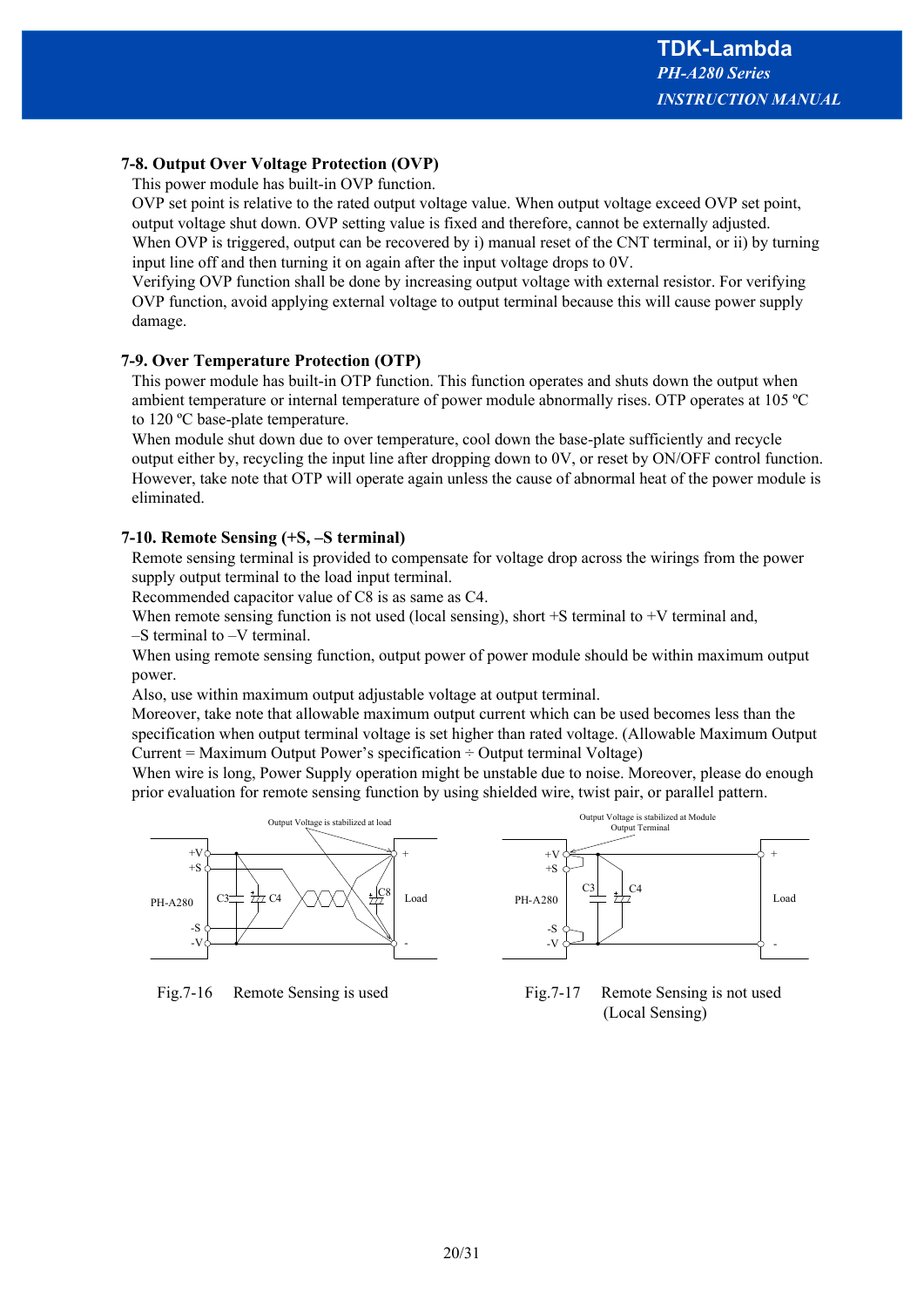# **7-11. ON/OFF Control (CNT terminal)**

Without turning the input supply on and off, the output can be enabled and disabled using this function. This function also can be used for output sequence of plural power supply.

ON/OFF control circuit is on the primary side (the input side). For secondary control or input filter is externally attached, isolation can be achieved through the use of a photo-coupler or equivalent.

| Table 7-5 | <b>CNT Terminal Level</b> |
|-----------|---------------------------|
|-----------|---------------------------|

| CNT Terminal Level to -Vin Terminal      | <b>Output Status</b> |
|------------------------------------------|----------------------|
| H Level ( $4V \leq H \leq 30V$ ) or Open | OFF                  |
| L Level ( $0V \le L \le 0.8V$ ) or Short | OΝ                   |

- Note) 1. When ON/OFF control function is not used, CNT terminal should be shorted to –Vin terminal.
	- 2. When using long wiring, for prevention of noise, attach about 0.1uF capacitor between CNT terminal and –Vin terminal.
	- 3. At L level, source current from CNT terminal to –Vin terminal is PH50A280,75A280,100A280,150A280,300A280 : 0.2mA~0.3mA PH600A280 :  $0.5mA \sim 0.6mA$
	- 4. The maximum CNT terminal voltage is 30V.

![](_page_20_Figure_10.jpeg)

(3) ON/OFF control when PH-A280 series is connected to PFC circuit. When PH-A280 series is connected to PFC circuit, the signal that shows normal operation of PFC circuit connect to CNT terminal of PH-A280 series, and add circuit so that PH-A280 series operates as follows .

When PFC circuit operates normally : Control ON (Output status : ON) When PFC circuit does not operate : Control OFF (Output status : OFF)

![](_page_20_Figure_13.jpeg)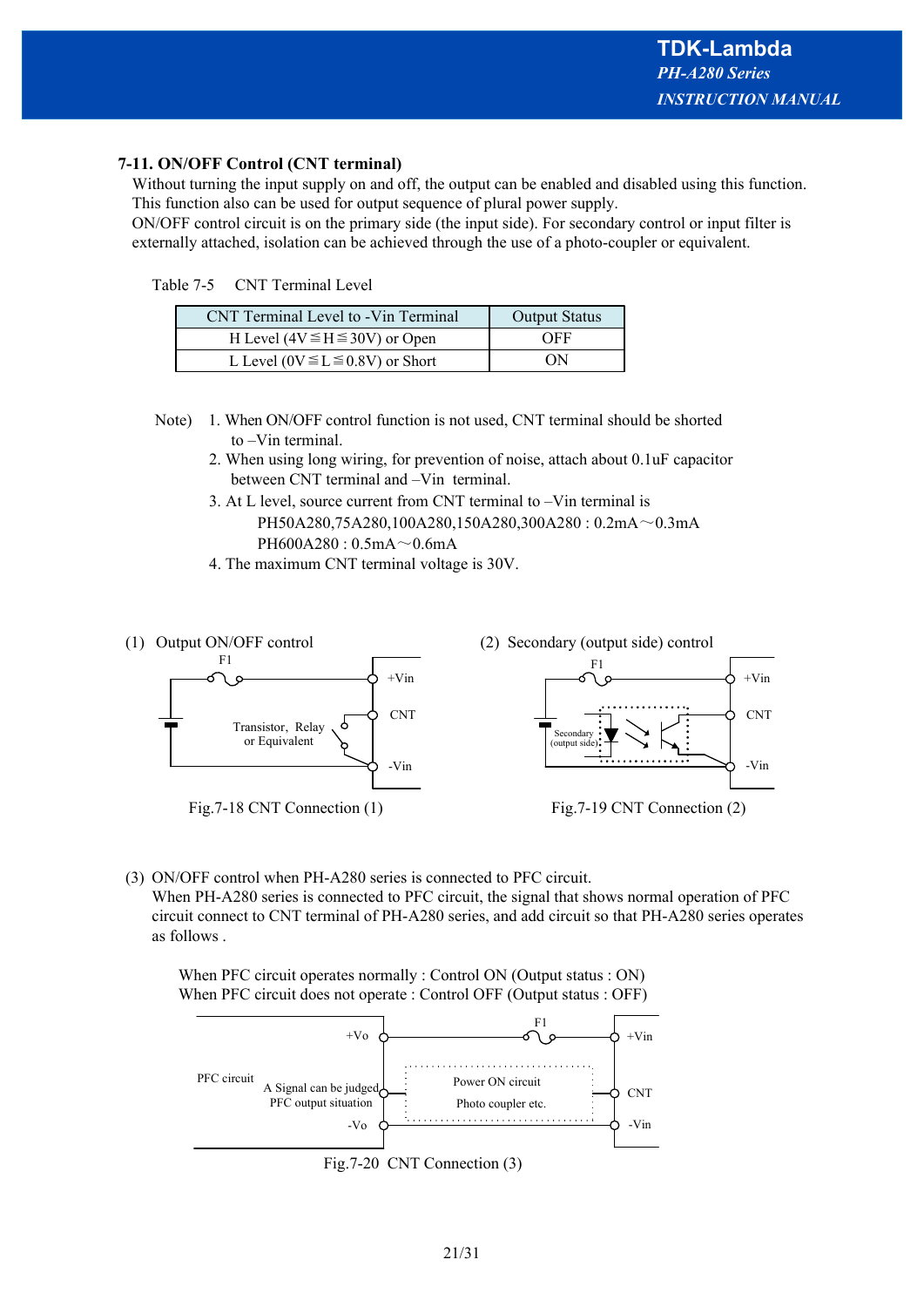# **7-12. Redundant Operation**

Redundant operation is possible for loads that are within the maximum one power supply. When one module is shut-down by the power failure etc., another one can continue to provide power.

![](_page_21_Figure_3.jpeg)

Fig.7-21 Redundant Operation Connection

Note) In redundant operation, the remote sensing cannot be done.

# **7-13. Parallel Operation**

Parallel operation to increase power cannot be used.

# **7-14. Series Operation**

Series operation is possible for PH-A280 series.

Connections shown in Fig. 7-22 and Fig. 7-23 are possible.

Moreover, contact us regarding the maximum allowable number of device connection.

![](_page_21_Figure_12.jpeg)

Fig.7-22 Series Operation for High Output Voltage

![](_page_21_Figure_14.jpeg)

Fig.7-23 ±Output Series Operation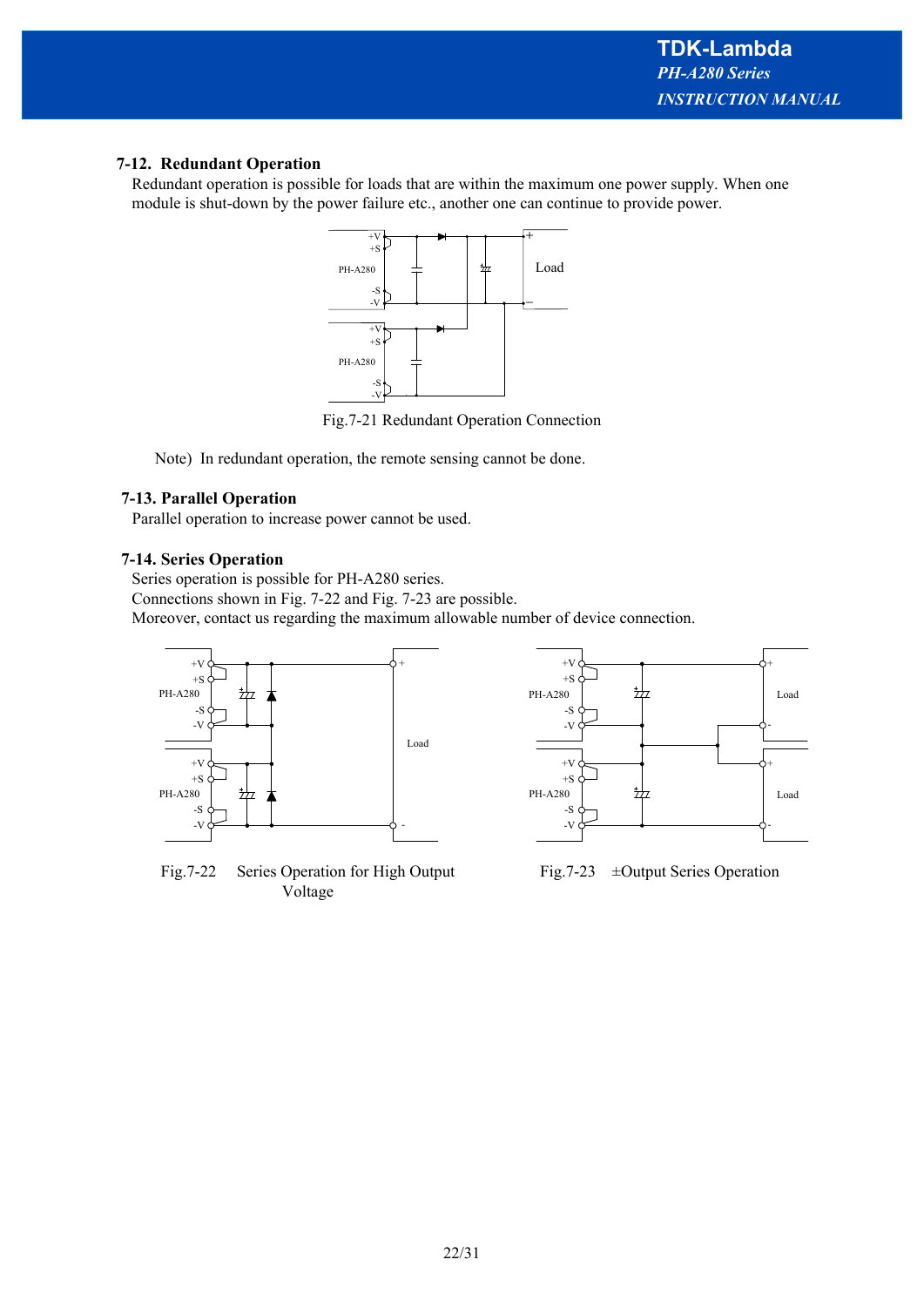# **7-15. Operating Ambient Temperature**

There is no restriction on mounting direction but there should be enough consideration for airflow so that heat does not accumulate around the power supply vicinity.

Determine external components configuration and mounting direction on PCB such that air could flow through the heatsink at forced cooling and conduction cooling.

By maintaining actual ambient temperature below 85 °C and base-plate temperature below 100 °C, operation is possible. For details on thermal design, refer to Application Notes "Thermal Design".

Note) Maximum base-plate temperature is 100 ºC. For worst case operating condition,

verify base-plate temperature at measurement point indicated in Fig. 7-24.

 Moreover, ambient air temperature shall be confirmed at a point 10 mm or less from the power supply side. Use below 85℃ ambient temperature.

![](_page_22_Figure_8.jpeg)

(a) PH50,75,100,150A280 Measurement Point of Base-plate Temperature

![](_page_22_Figure_10.jpeg)

(b)PH300,600A280 Measurement Point of Base-plate Temperature

![](_page_22_Figure_12.jpeg)

![](_page_22_Figure_13.jpeg)

To further improve reliability, it is recommended to use this power supply with ambient temperature and base-plate temperature derating.

# **7-16. Operating Ambient Humidity**

Take note that condensation could lead to power supply abnormal operation or damage.

#### **7-17. Storage Ambient Temperature**

Take note that sudden temperature changes can cause condensation buildup, and other harmful affects to each terminal solder.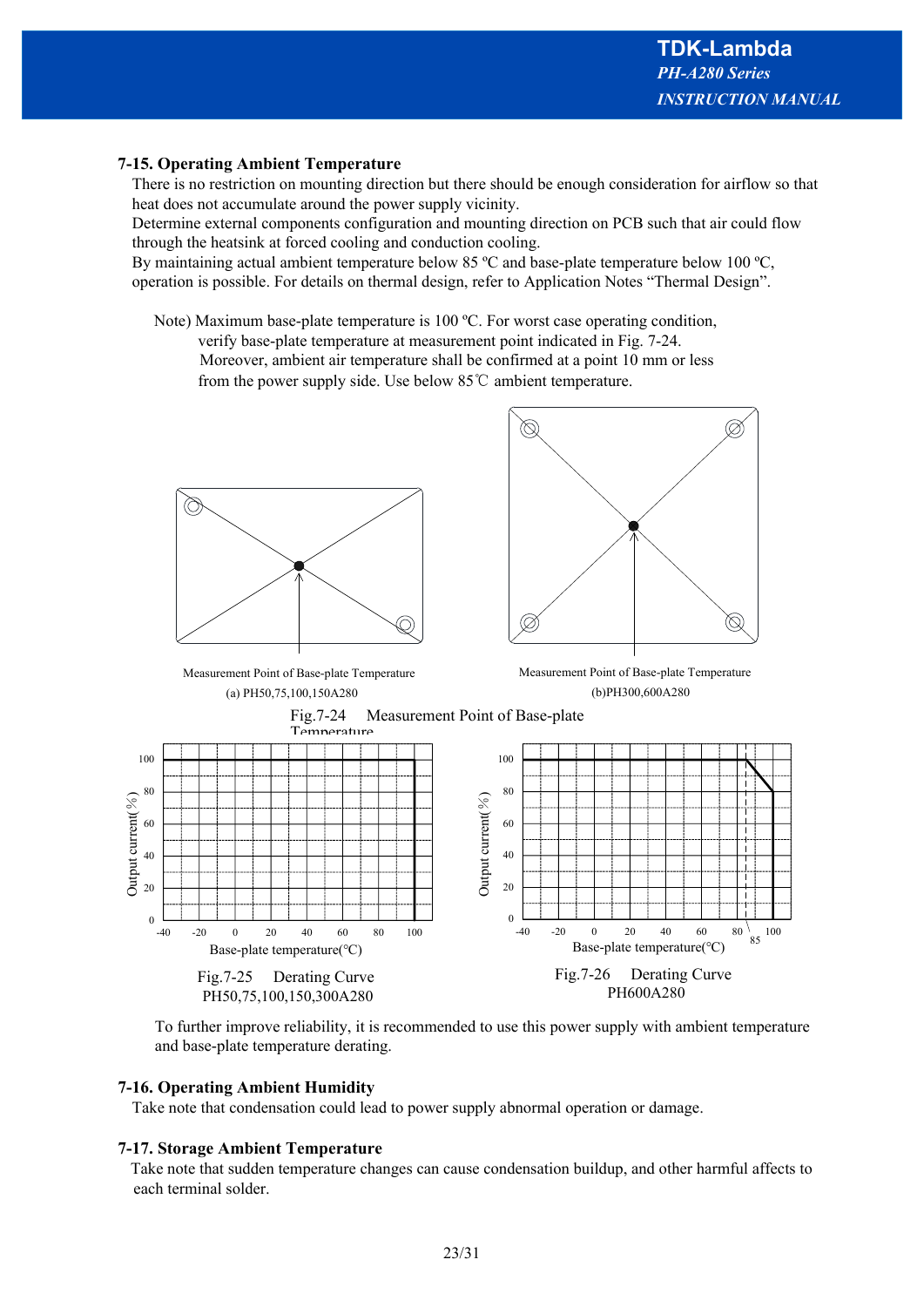TRM

-S

-V

 $+V$ 

 $+S$ 

Base-plate

# **7-18. Storage Ambient Humidity**

Take enough care when storing the power module because rust which causes poor solderability would form in each terminal when stored in high temperature, high humidity environment.

# **7-19. Cooling Method**

Operating temperature range is specified by the base-plate temperature. Therefore, several methods of heat dissipation are possible.

For details on thermal design, refer to Application Notes "Thermal Design".

# **7-20. Withstand Voltage**

This power module is designed to have a withstand voltage of 3kVAC between input and output, 2.5kVAC between input and base-plate and 500VAC between output and base-plate for 1 minute. When conducting withstand voltage test during incoming inspection, set the current limit value of the withstand voltage testing equipment to 20mA.

Furthermore, avoid throw in or shut off of the testing equipment when applying or when shutting down the test voltage. Instead, gradually increase or decrease the applied voltage. Take note especially not to use the timer of the test equipment because when the timer switches the applied voltage off, impulse voltage which has several times the magnitude of the applied voltage is generated causing damage to the power supply.

Connect the terminals as shown in the diagram below.

![](_page_23_Figure_10.jpeg)

500VAC 1 minute

![](_page_23_Figure_12.jpeg)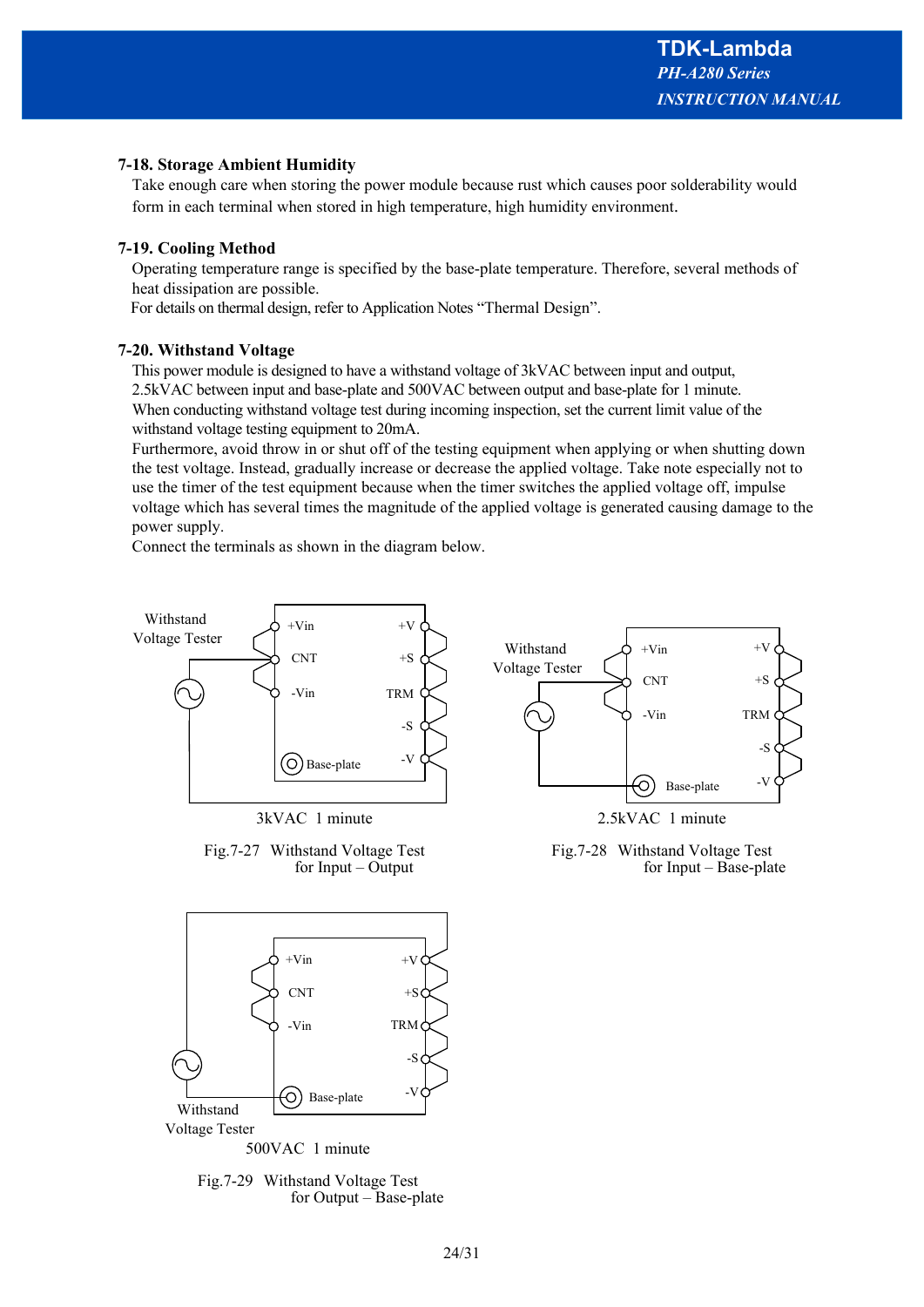# **Withstand Voltage Testing with External Application**

The above Withstand Voltage Testing specification applies only to power supply as stand–alone unit. Please take note of the following points when Withstand Voltage Testing is performed with attached external application.

For applications that require external capacitor connections between input – base-plate and output – base-plate as shown in the Fig. 7-30, when testing withstand voltage between input – output, Voltage Divider Ratio between input – base-plate and output – base-plate will be affected by each total capacitance value ratio between the input – base-plate and output – base-plate.

When selecting each external capacitor , take care of the capacitance value and voltage rating. Moreover, PH-A280 series(except for PH600A280) have a Multilayer Ceramic Capacitor between output – base-plate. When testing withstand voltage between input – output, please check the applied voltage between output – base-plate is within specification (500VAC) in the actual application.

![](_page_24_Figure_5.jpeg)

Fig.7-30 Example of connecting external application

#### **7-21. Isolation Resistance**

Use DC isolation tester (MAX 500V) between output and base-plate. Isolation resistance value is  $100M\Omega$ and above at 500VDC applied voltage. Make sure that during testing, the isolation testers do not generate a high pulse when the applied voltage is varied.

Ensure that the tester is fully discharged after the test.

![](_page_24_Figure_10.jpeg)

Fig.7-31 Isolation Resistance Test

# **7-22. Vibration**

Vibration of power supply is defined when mounted on printed circuit board. For details, refer to "8. Mounting Method".

# **7-23. Shock**

Withstand shock value is defined to be the value at TDK -Lambda shipment and packaging conditions, or when mounted on printed circuit board.

When mounting on printed circuit board, refer to "8. Mounting Method".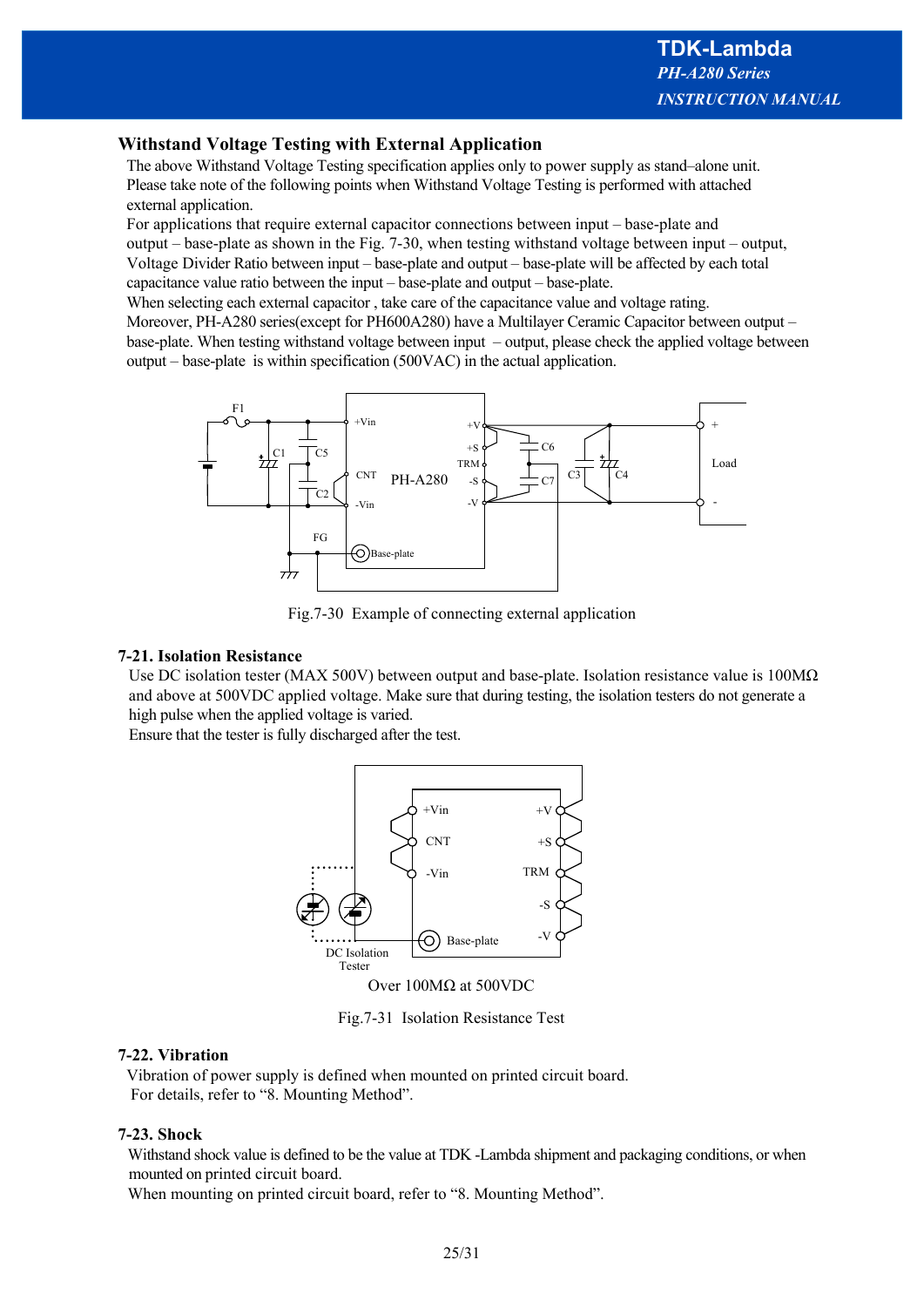# **8. Mounting Method**

# **8-1. Mounting Method**

By the following instruction shown in Fig. 8-1, mount power supply onto printed circuit board.

![](_page_25_Figure_4.jpeg)

(b) /T option Mounting Method

![](_page_25_Figure_6.jpeg)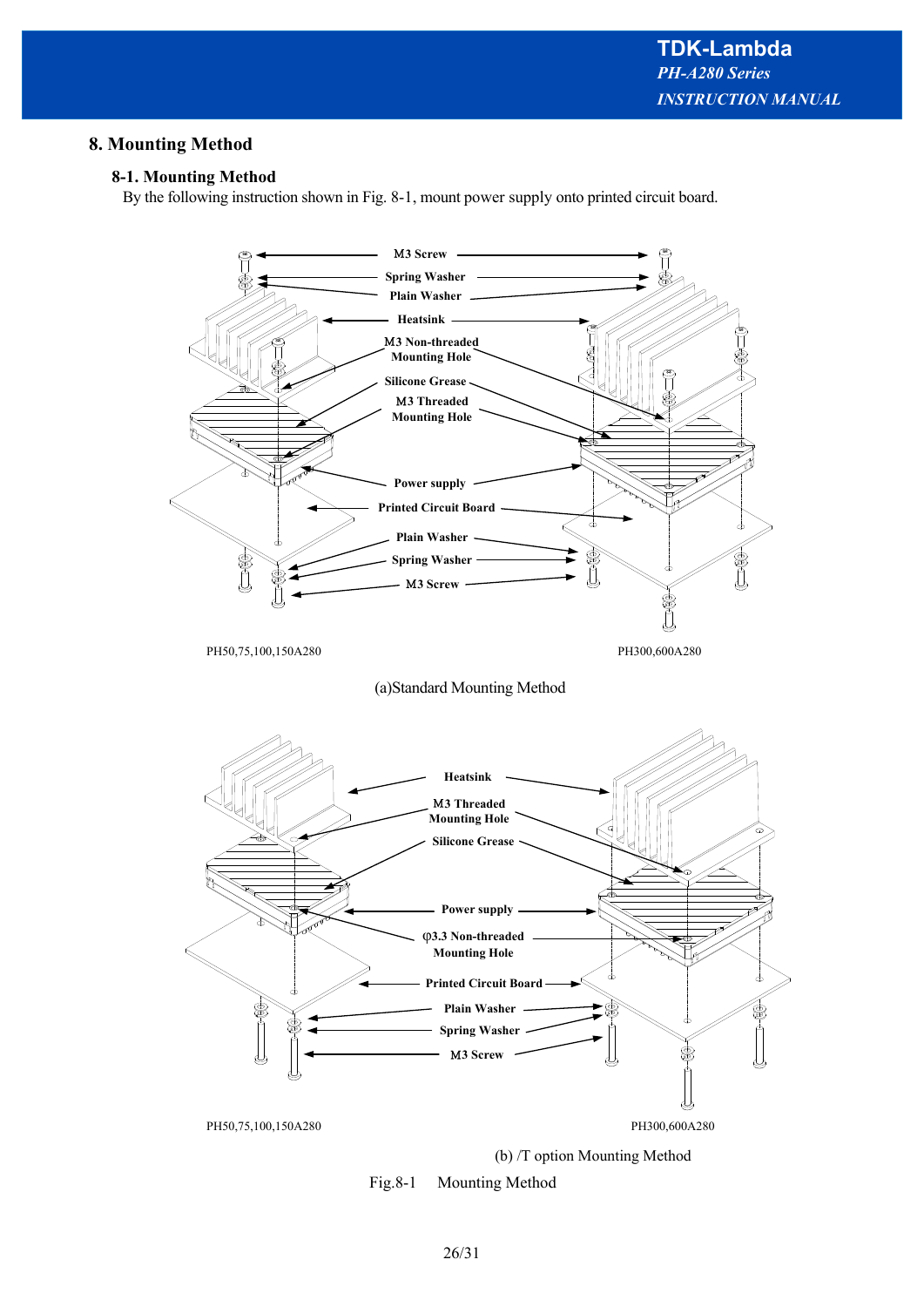(1) Method to Fixing on Printed Circuit Board

 To fix a power module onto printed circuit board, use M3 screws and mount it to the M3 threaded holes of the power module. Recommended torque is 0.54N∙m.

(2) Mounting Holes (/T option is φ3.3 non-thred)

 Mounting holes of the power supply are connected to base-plate. Connect base-plate to FG (Frame Ground) by using this mounting holes.

# (3) Mounting Holes on Printed Circuit Board

Refer to the following sizes when determining diameter of hole and land diameter of printed circuit board.

| PH50,75,100,150A280                                 | PH300,600A280                                |  |  |
|-----------------------------------------------------|----------------------------------------------|--|--|
| Input / Signal terminals $(\varphi 1.0 \text{ mm})$ | Input / Signal terminals ( $\varphi$ 1.0 mm) |  |  |
| Hole diameter : $\varphi$ 1.5 mm                    | Hole diameter : $\varphi$ 1.5 mm             |  |  |
| Land diameter : $\varphi$ 2.5 mm                    | Land diameter : $\varphi$ 2.5 mm             |  |  |
| Output terminals $(\varphi 1.5 \text{ mm})$         | Output terminals $(\varphi 2.0 \text{ mm})$  |  |  |
| Hole diameter : $\varphi$ 2.0 mm                    | Hole diameter : $\varphi$ 2.5 mm             |  |  |
| Land diameter : $\varphi$ 3.5 mm                    | Land diameter : $\varphi$ 4.8 mm             |  |  |
| Mounting Holes (FG)                                 | Mounting Holes (FG)                          |  |  |
| Hole diameter : $\varphi$ 3.5 mm                    | Hole diameter : $\varphi$ 3.5 mm             |  |  |
| Land diameter : $\varphi$ 7.0 mm                    | Land diameter : $\varphi$ 7.0 mm             |  |  |
|                                                     |                                              |  |  |

For position of the holes, see outline drawing of the power supply.

#### (4) Recommended Material of PCB

 Recommended materials of the printed circuit board is double sided glass epoxy with through holes. (thickness t:1.6mm , copper 35μm)

# (5) Input / Output Pattern Width

 Large current flows through input and output pattern. If pattern width is too narrow, heat on pattern will increase because of voltage drop of pattern. Relationship between allowable current and pattern width varies depending on materials of printed circuit board, thickness of conductor. It is definitely necessary to confirm on manufacturers of printed circuit board for designing pattern.

# (6) Method of Connecting Terminals

Connect  $+V$ in,  $-V$ in,  $+V$ ,  $-V$  with consideration of contact resistance.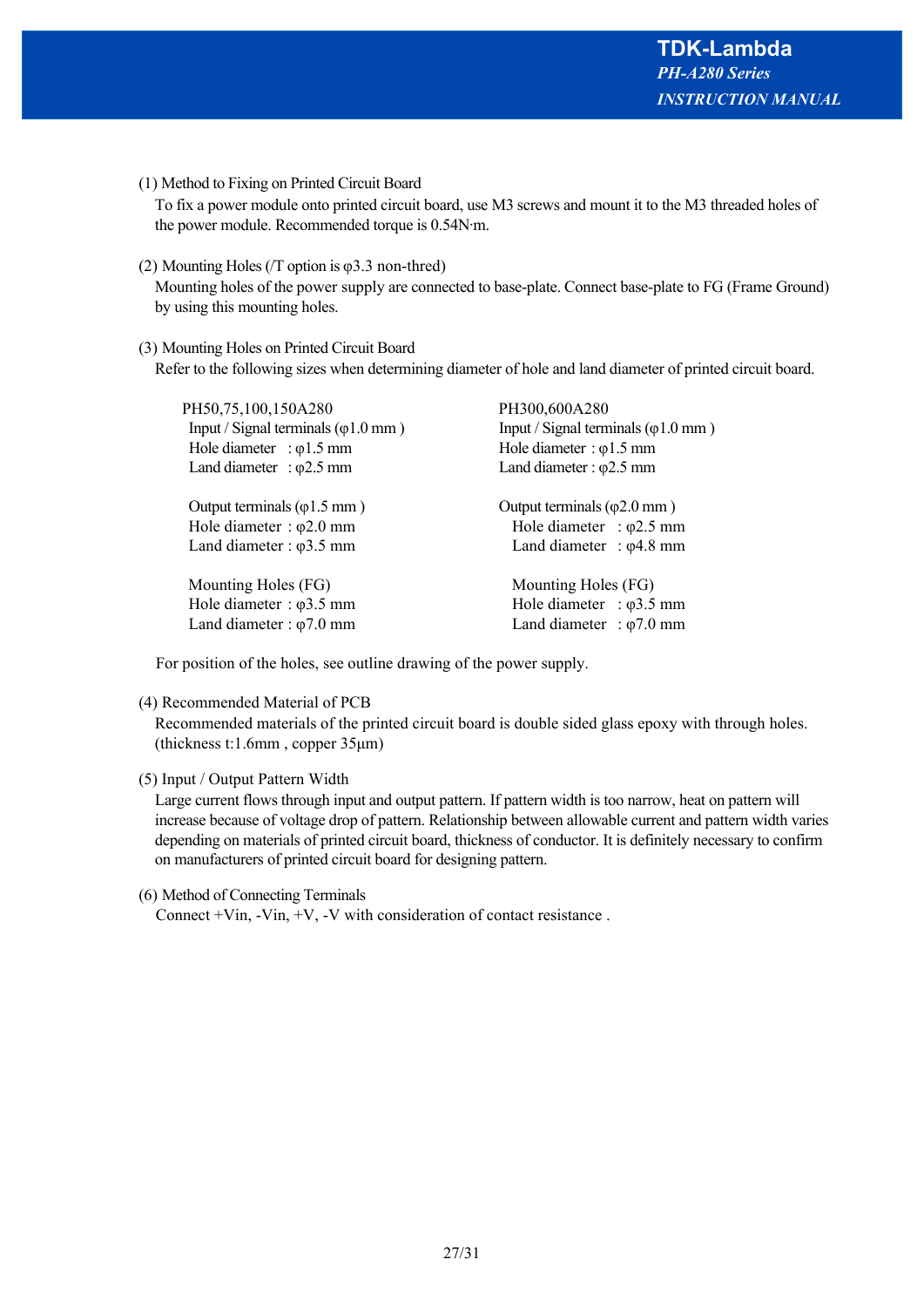# **8-2. Heatsink Installation Method**

- (1) Method of Fixing Heatsink
	- (1-1) Standard model

 To fix the heatsink onto power module, use M3 screws and mount it to the M3 threaded holes (2 places) at the base-plate side. Recommended torque is 0.54 N∙m.

(1-2) /T option model

 To fix the heatsink onto power module, use M3 screws those are the same screws for mounting power module onto printed circuit board.

 Use silicone grease or thermal conductive sheet in between heatsink and base-plate to minimize the contact thermal resistance and to enhance the heat conductivity.

Also use the no-warped heatsink and make sure good contact between base-plate and heatsink.

(2) Mounting Hole of Heatsink

 Recommended mounting hole is as follows. (2-1) Standard model  $\qquad \varphi$ 3.5 Non-threaded hole (2-2) /T option model M3 Threaded hole

# **8-3. Regarding Vibration**

The vibration specification of the power supply is determined assuming that only the power supply is mounted on printed circuit board. To prevent excessive force to the power supply and the printed circuit board, fix the heatsink to the chassis as well as to the power supply when a large size of heatsink is used.

# **8-4. Recommended Soldering Condition**

Recommended soldering conditions are as follows.

 (1) Soldering dip Dip condition : 260°C within 10 seconds Pre-heat condition : 110ºC for 30 - 40 seconds

 (2) Soldering iron 350ºC within 3 seconds

Note) Soldering time changes according to heat capacity of soldering iron, pattern on printed circuit board, etc. Please confirm actual performance**.**

# **8-5. Recommended Cleaning Condition**

Recommended cleaning condition after soldering is as follows.

(1) Cleaning solvent

IPA (isopropyl alcohol )

(2) Cleaning Procedure

Use brush and dry the solvent completely.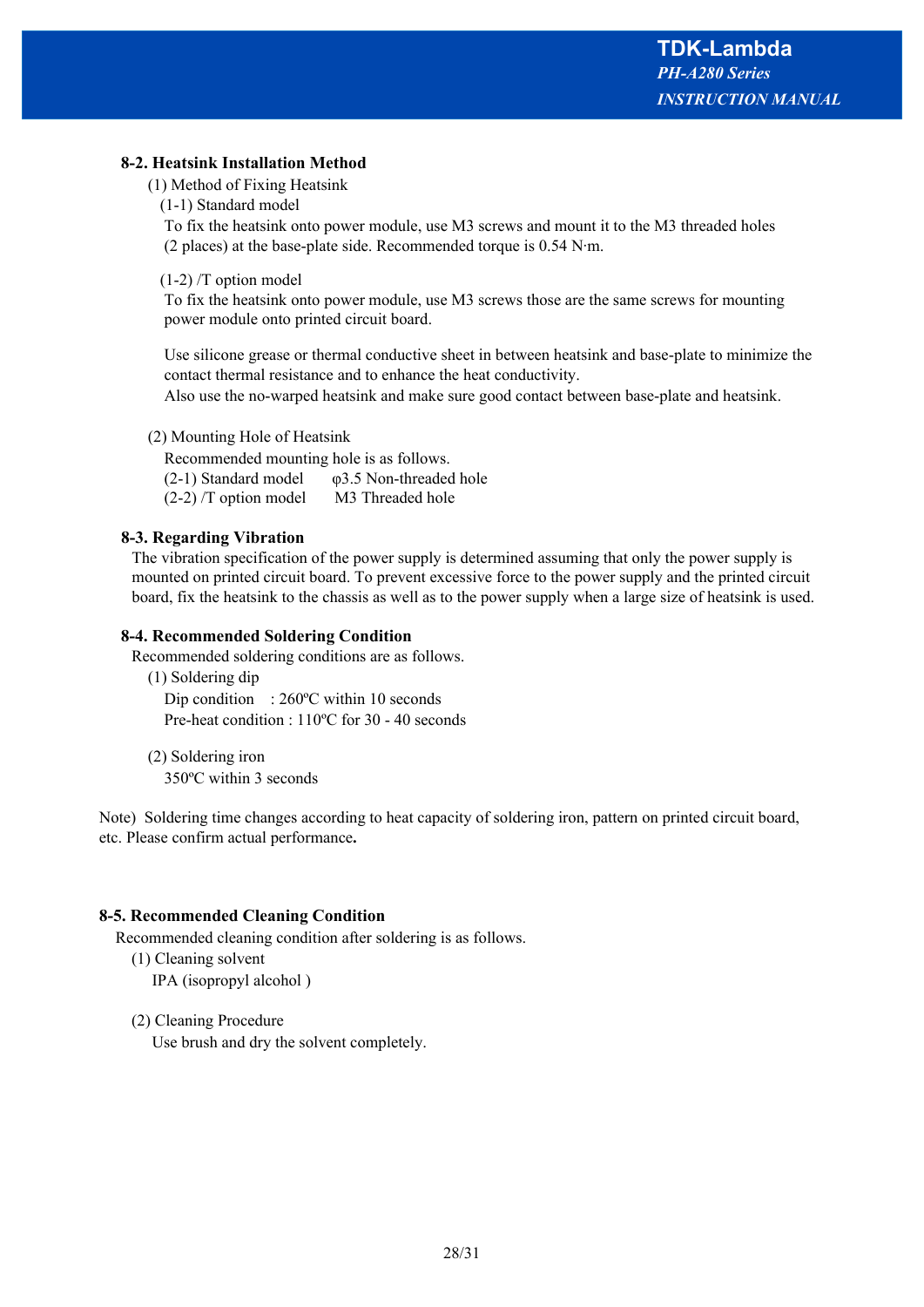# **9. Before Concluding Power Module Damage**

Verify following items before concluding power supply damage.

#### (1) No output voltage

- ・Is specified input voltage applied?
- ・Are the ON/OFF control terminal (CNT), remote sensing terminal (+S, **–**S), output voltage trimming terminal (TRM) correctly connected?
- ・For cases where output voltage adjustment is used, is the resistor or variable resistor setting, connections correctly done?
- ・Are there no abnormalities in the output load used?
- ・Is the base-plate temperature within the specified temperature range?
- ・Is the room temperature within the specified temperature range?

#### (2) Output voltage is high

- ・Are the remote sensing terminals (+S, **–**S) correctly connected?
- ・Is the measurement done at the sensing points?
- ・For cases where output voltage adjustment is used, is the resistor or variable resister setting, connections correctly done?
- ・Are there no abnormalities in the output load used?

(3) Output voltage is low

- ・Is specified input voltage applied?
- ・Are the remote sensing terminals (+S, **–**S) correctly connected?
- ・Is the measurement done at the sensing points?
- ・For cases where output voltage adjustment is used, is the resistor or variable resistor setting, connections correctly done?
- ・Are there no abnormalities in the output load used?

#### (4) Load regulation and line regulation is large

- ・Is specified input voltage applied?
- ・Are the input terminals and the output terminals firmly connected?
- ・Is the measurement done at the sensing points?
- ・Is the input or output wire too thin?

(5) Output ripple voltage is large

- ・Is the measurement done according to methods described in the Instruction Manual or is it an equivalent method?
- ・Is the input ripple voltage value within the specified value?

# **10. Warranty Period**

Warranty period is 5 years.

For damages occurring at normal operation within this warranty period, change is free of charge.

Following cases are not covered by warranty

- (1) Improper usage like dropping products, applying shock and defects from operation exceeding specification of the unit.
- (2) Defects resulting from natural disaster (fire, flood etc.)
- (3) Unauthorized modifications or repair by the buyers' defects not cause by our company.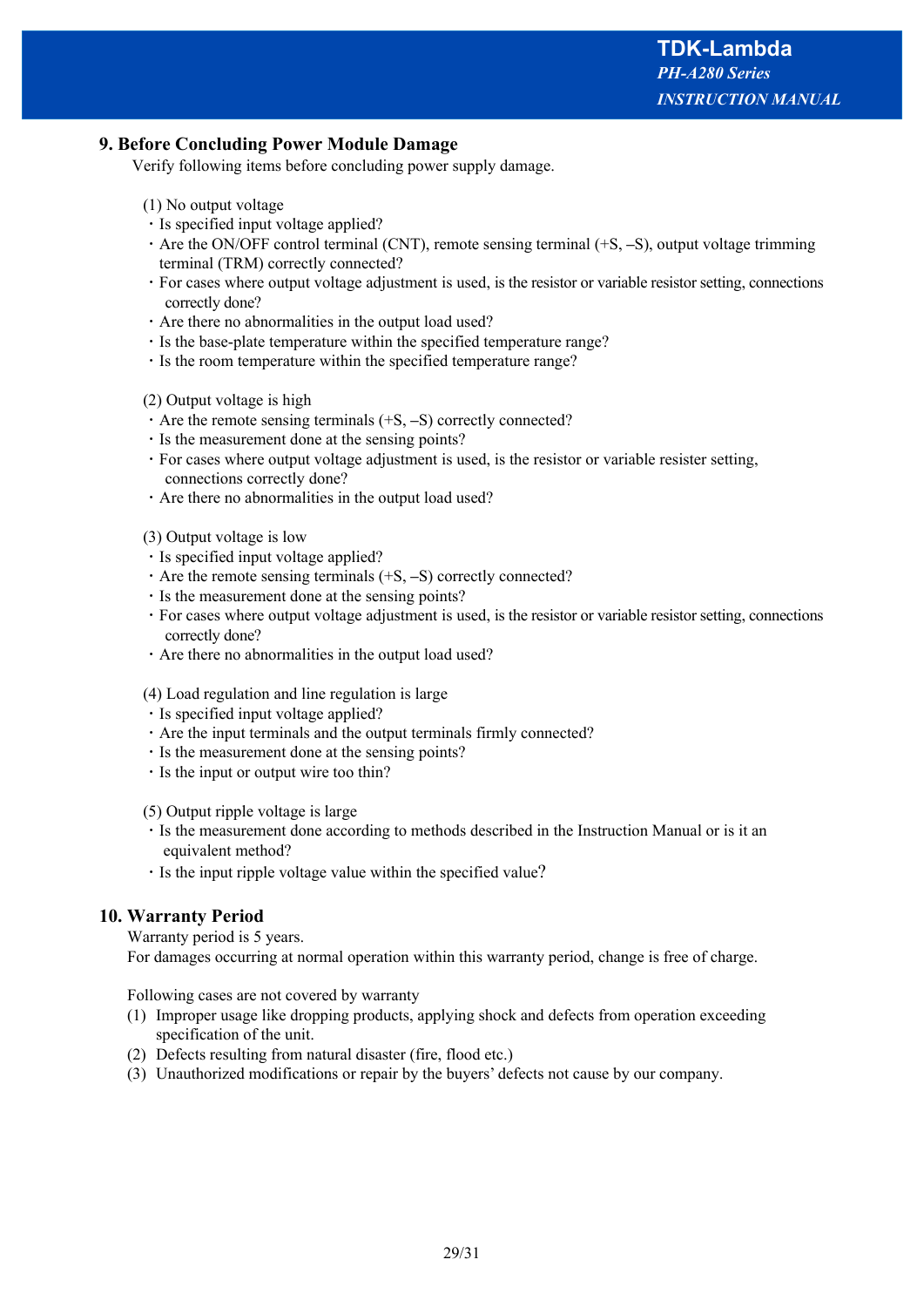# **11**.**Option Heatsink**

| Model               | Heatsink  | Size ( $W \times H \times Dmm$ ) | Thermal Resistance *1 |
|---------------------|-----------|----------------------------------|-----------------------|
| PH50,75,100,150A280 | HAQ-10T   | $57.9 \times 25.4 \times 36.8$   | $7.5 \text{ °C/W}$    |
| PH300,600A280       | $HAH-15L$ | $61\times38.1\times57.9$         | $3.4 \text{ °C/W}$    |

\*1 : at convection cooling

# **11-1. For PH-A280**

![](_page_29_Figure_5.jpeg)

![](_page_29_Figure_6.jpeg)

(Convection cooling) Thermal resistance : 7.5 ºC/W

![](_page_29_Figure_8.jpeg)

(Convection cooling) Thermal resistance : 3.4 ºC/W

![](_page_29_Figure_10.jpeg)

![](_page_29_Figure_11.jpeg)

![](_page_29_Figure_12.jpeg)